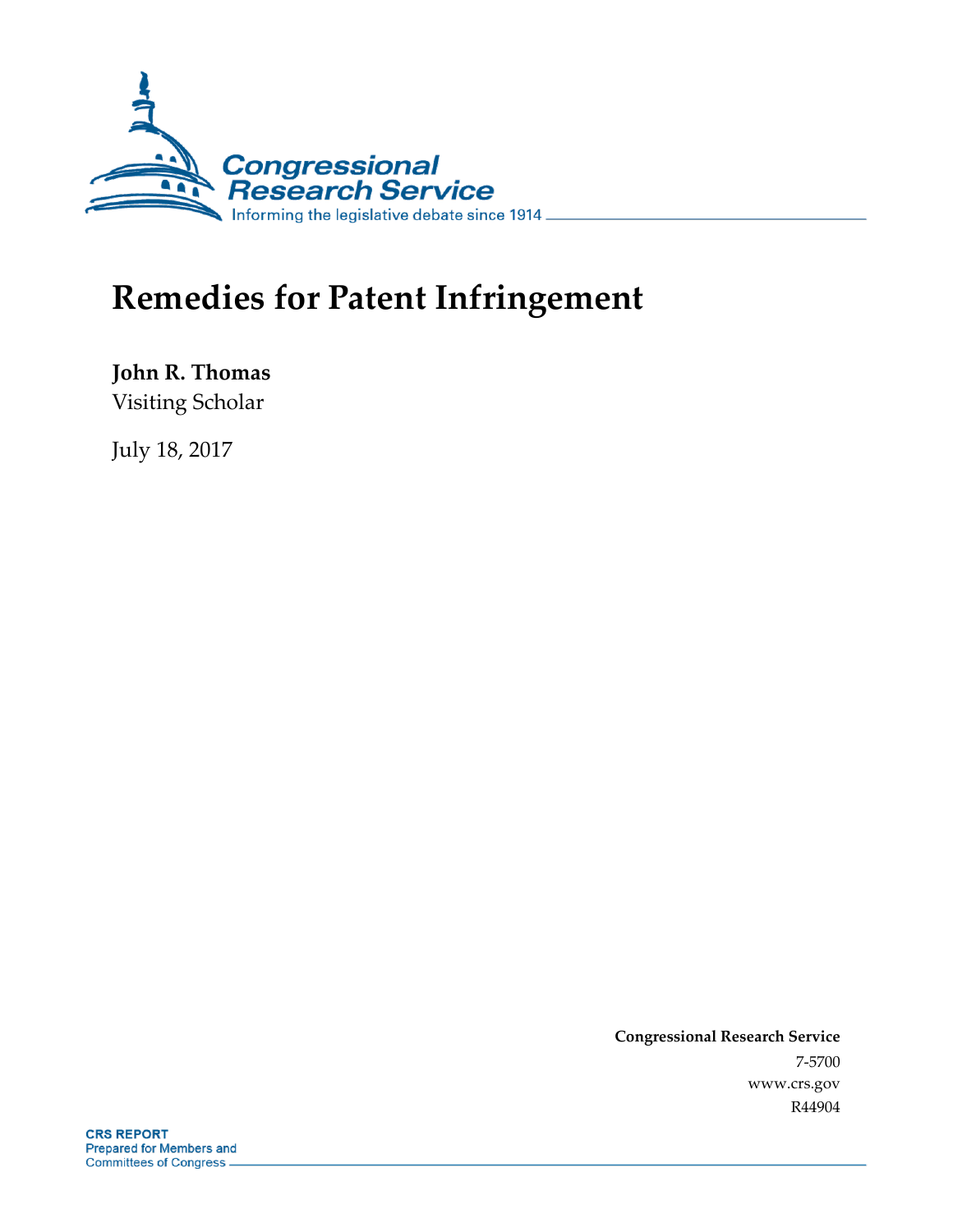# **Summary**

For more than a decade, some Members of Congress have considered bills that have proposed reforms to the law of patent remedies. Under current law, courts may award damages to compensate patent proprietors for an act of infringement. Damages consist of the patent owner's lost profits due to the infringement, if they can be proven. Otherwise the adjudicated infringer must pay a reasonable royalty. Courts may also award enhanced damages of up to three times the actual damages in exceptional cases. In addition, courts may issue an injunction that prevents the adjudicated infringer from employing the patented invention until the date the patent expires. Finally, although usually each litigant pays its own attorney fees in patent infringement cases, win or lose, the courts are authorized to award attorney fees to the prevailing party in exceptional cases.

Some observers believe that the courts are adequately assessing remedies against adjudicated patent infringers. Others have expressed concerns that the current damages system systematically overcompensates patent proprietors. Some suggest that the usual rule regarding attorney fees under which each side most often pays its own fees—may encourage aggressive enforcement tactics by "patent assertion entities," which are sometimes pejoratively called patent trolls.

Damages often occur in the context of a patent that covers a single feature of a multi-component product. In addition, many of these other components are subject to additional patents with a fragmented ownership. The courts have developed such principles as the "entire market value rule" and have also addressed the concept of "royalty stacking," in order to address these issues. Legislation was introduced before Congress relating to these matters, but these bills were not enacted.

Current law allows courts to award enhanced damages in exceptional cases, which ordinarily applies to circumstances of willful infringement or litigation misconduct. Recent Supreme Court decisions appear to have increased the likelihood that enhanced damages will be awarded, in contrast to earlier legislative proposals that were more restrictive.

Bills in the  $114<sup>th</sup>$  Congress would have called for the prevailing party to be awarded its attorney fees in patent litigation. Under these proposals, fees would not be awarded if the nonprevailing party's position and conduct were justified or special circumstances made the award unjust. This legislation was not enacted, but it may be reintroduced in the  $115<sup>th</sup>$  Congress.

Design patents are subject to a special damages statute which asserts that anyone who sells an "article of manufacture" containing the patented design may be liable to the patent owner "to the extent of his total profit." In its 2016 decision in *Samsung v. Apple*, the Supreme Court ruled that an "article of manufacture" need not consist of the entire product sold to consumers, but could also mean a portion of a multi-component product. This ruling appears to have decreased the damages available for the infringement of design patents that apply to products with multiple features.

In the  $115<sup>th</sup>$  Congress, the STRONGER Patents Act of 2017, S. 1390, would modify the principles governing the award of an injunction against an adjudicated patent infringer. S. 1390 would establish a presumption that future infringements would cause irreparable injury and that legal remedies, such as damages, are inadequate to compensate for those infringements. This proposal would increase the likelihood that patentees could obtain an injunction against infringers.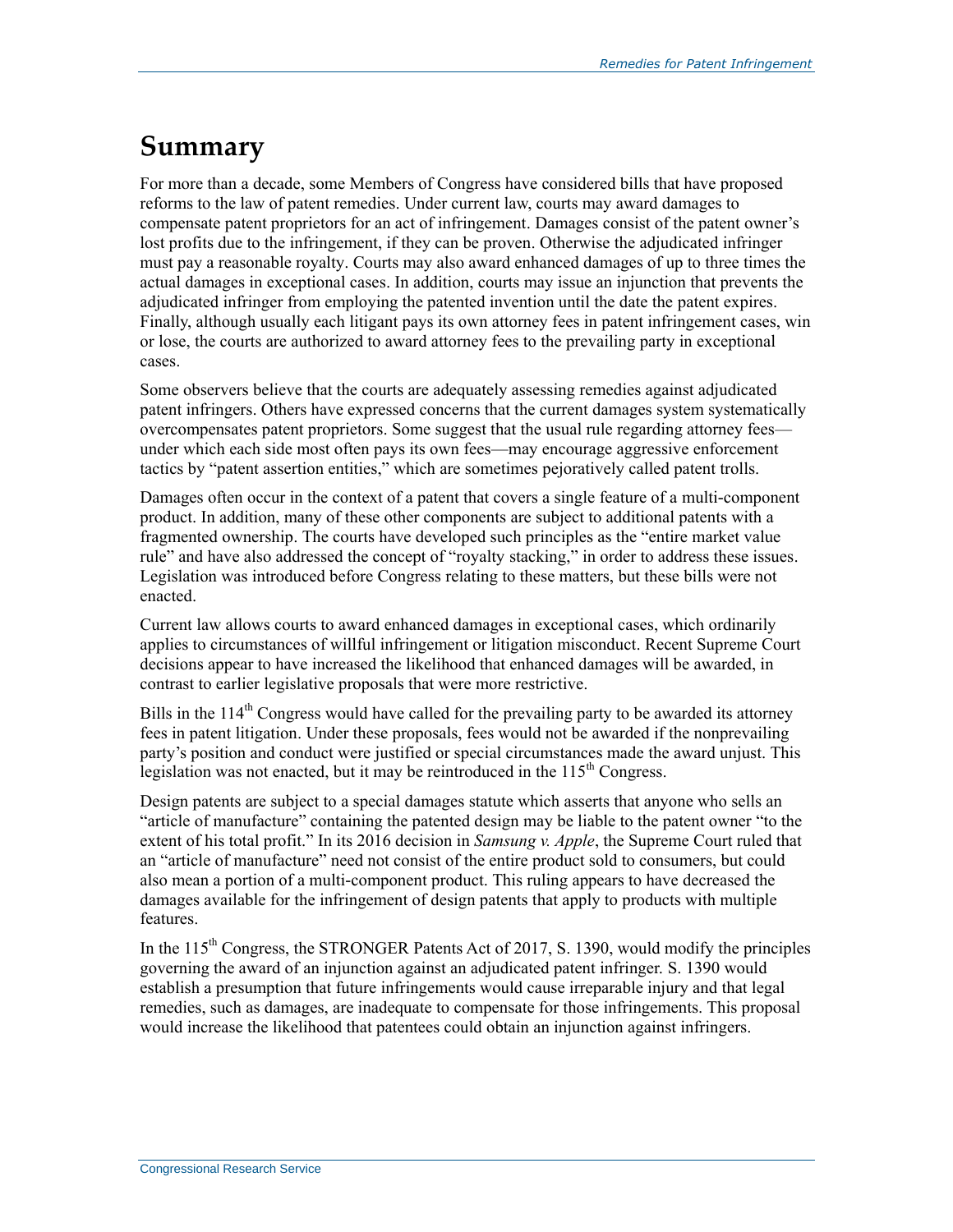# **Contents**

### Contacts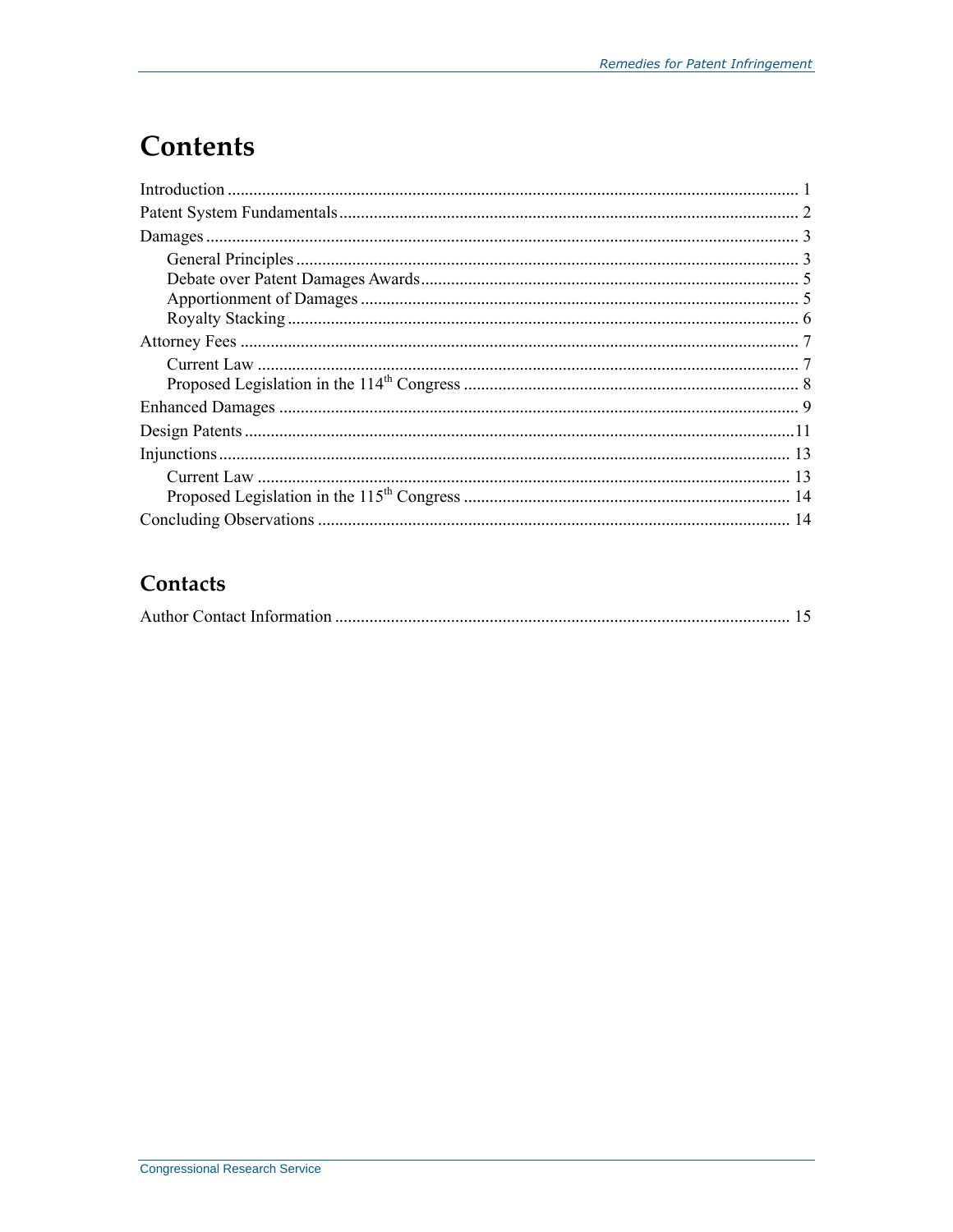# **Introduction**

Some Members of Congress have expressed interest in the judicial award of remedies for patent infringement for more than a decade. Several bills introduced in previous sessions of Congress proposed reforms to damages and injunctions principles in patent law. <sup>1</sup> These bills were not enacted, however, and the changes made by the Leahy-Smith America Invents Act (AIA), P.L. 112-29, were more limited. 2 Still, concerns over the availability of remedies for patent infringement remain, as evidenced by the introduction of legislation in the  $115<sup>th</sup>$  Congress addressing the award of injunctions.<sup>3</sup>

Current law calls for the award of monetary damages against adjudicated infringers at an amount adequate to compensate for the infringement, but in no event less than a reasonable royalty.<sup>4</sup> It also allows courts to increase the amount of damages up to three times that amount.<sup>5</sup> Courts are also authorized to grant injunctions in "accordance with the principles of equity."<sup>6</sup> In addition, attorney fees may be awarded in "exceptional cases."<sup>7</sup>

Persistent concerns have arisen over whether judicial remedies for patent infringement are predictable and appropriate in view of the patent owner's inventive contribution.<sup>8</sup> For example, determinations of the appropriate level of damages and whether an injunction should be awarded become more complex when the patented invention forms just one feature of a complex, multicomponent device, such as a cellular telephone.<sup>9</sup> In addition, many commercialized products implicate hundreds or thousands of patents, in addition to those asserted in a particular litigation, and are owned by numerous unrelated enterprises. Accounting for "royalty stacking" may prove to be a difficult matter in particular cases.<sup>10</sup> Other observers assert that the more routine award of attorney fees to the prevailing party would discourage what they view as abusive assertions of patent rights.<sup>11</sup>

<sup>1&</sup>lt;br><sup>1</sup> See, e.g., Patent Reform Act of 2007, H.R. 1908, 110<sup>th</sup> Cong, §5 (2007); Patent Reform Act of 2005, H.R. 2795, 109<sup>th</sup> Cong., §6 (2005).

 $2$  The single provision of the AIA pertaining to damages, Section 17, established 35 U.S.C. §298. That provision provides in full: "The failure of an infringer to obtain the advice of counsel with respect to any allegedly infringed patent, or the failure of the infringer to present such advice to the court or jury, may not be used to prove that the accused infringer willfully infringed the patent or that the infringer intended to induce infringement of the patent." See Josh Friedman, "Apportionment: Shining the Light of Day on Patent Damages," *Case Western Reserve Law Review*, vol. 63 (Fall 2012), p. 147 (observing that "damage reform was ignored altogether in the America Invents Act.").

 $3$  S. 1390, 115<sup>th</sup> Cong. (2017).

<sup>4</sup> 35 U.S.C. §284.

<sup>5</sup> Ibid.

<sup>6</sup> 35 U.S.C. §283.

 $7$  35 U.S.C. §285.

<sup>8</sup> See, e.g., William F. Lee and Douglas Melamed, "Breaking the Vicious Cycle of Patent Damages," *Cornell Law Review*, vol. 101 (2016), p. 385; Ted Sichelman, "Purging Patent Law of "Private Law" Remedies," *Texas Law Review*, vol. 92 (2014), p. 517; Thomas F. Cotter, "Reining in Remedies in Patent Litigation: Three (Increasingly Immodest) Proposals," *Santa Clara High Technology Journal*, vol. 30 (2013), p. 1.

 $9$  Richard L. Stroup, Cecilia Sanabria, and Kelly C. Lu, et al., "Patentee's Monetary Recovery from an Infringer—A Revisit," *Journal of the Patent and Trademark Office Society*, vol. 98 (2016), p. 727.

<sup>&</sup>lt;sup>10</sup> Mark A. Lemley and Carl Shapiro, "Patent Holdup and Royalty Stacking," *Texas Law Review*, vol. 85 (2007), p. 1991.

<sup>&</sup>lt;sup>11</sup> See, e.g., Prachi Agarwal, "Patent Troll: The Brewing Storm of Patent Reform in the United States of America," *John Marshall Review of Intellectual Property Law*, vol. 15 (2015), p. 63.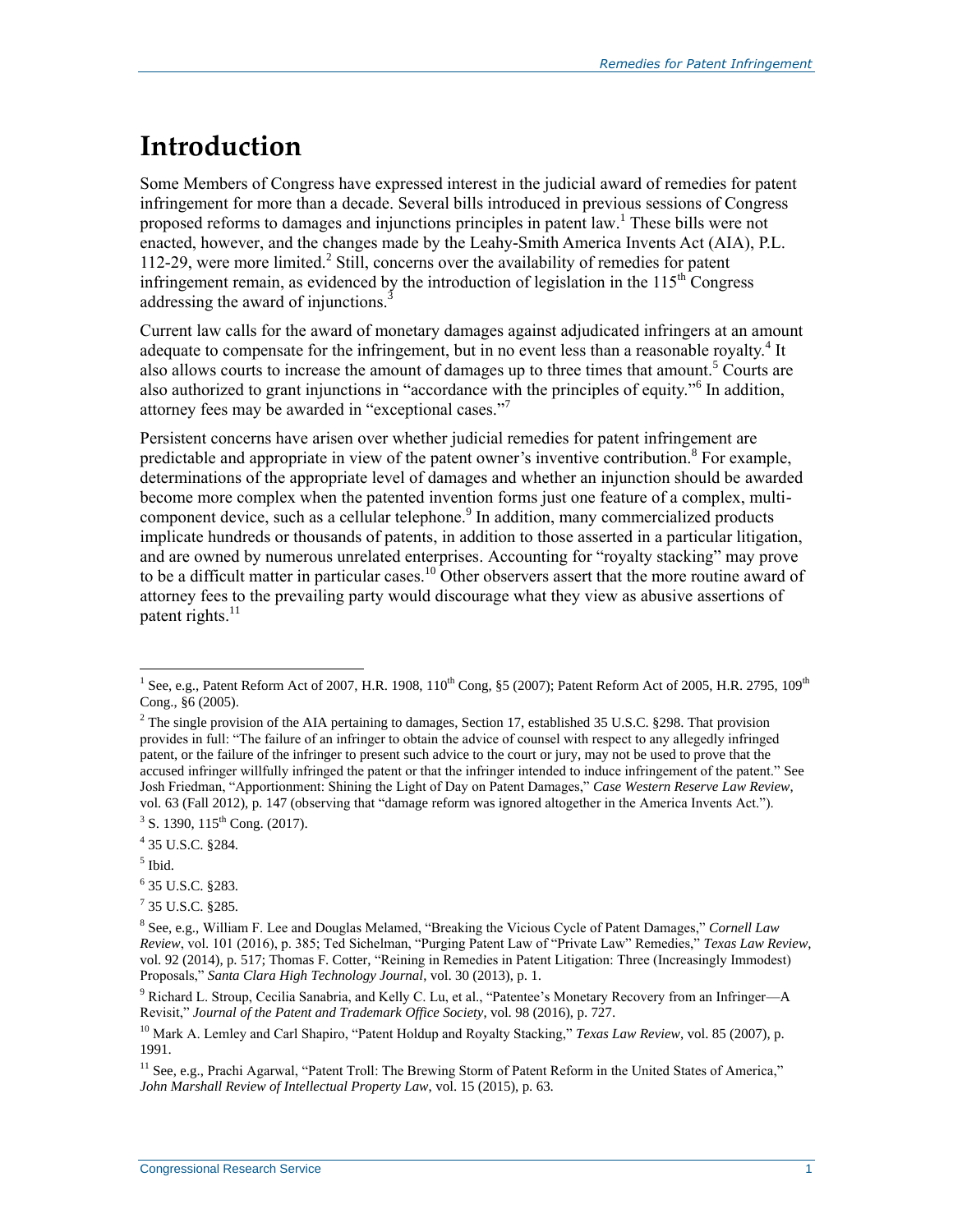This report reviews the current state of the law of patent remedies and surveys reform proposals that have come before Congress. It begins with a brief review of the basic workings of the patent system. The report then considers the award of compensatory damages for patent infringement, attorney fees, and enhanced damages. It then considers the special damages rules for design patents and reviews the law of injunctions.

# **Patent System Fundamentals**

Individuals and firms must prepare and submit applications to the U.S. Patent and Trademark Office (USPTO) if they wish to obtain patent protection.<sup>12</sup> USPTO officials, known as examiners, then assess whether the application merits the award of a patent. Under the Patent Act of 1952, a patent application must include a specification that so completely describes the invention that skilled artisans are able to practice it without undue experimentation.<sup>13</sup> The Patent Act also requires that applicants draft at least one claim that particularly points out and distinctly claims the subject matter that they regard as their invention.<sup>14</sup>

While reviewing a submitted application, the examiner will determine whether the claimed invention fulfills certain substantive standards set by the patent statute. Two of the most important patentability criteria are novelty and nonobviousness. To be judged novel, the claimed invention must not be fully anticipated by a prior patent, publication, or other knowledge within the public domain.<sup>15</sup> The sum of these earlier materials, which document state-of-the-art knowledge, is termed the "prior art." To meet the standard of nonobviousness, an invention must not have been readily within the ordinary skills of a competent artisan based upon the teachings of the prior art $16$ 

If the USPTO allows the application to issue as a granted patent, the owner or owners of the patent obtain the right to exclude others from making, using, selling, offering to sell, or importing into the United States the claimed invention.<sup>17</sup> The term of the patent is ordinarily set at twenty years from the date the patent application was filed.<sup>18</sup> Patent title therefore provides inventors with limited periods of exclusivity in which they may practice their inventions, or license others to do so. The grant of a patent permits inventors to receive a return on the expenditure of resources leading to the discovery, often by charging a higher price than would prevail in a competitive market.

A patent proprietor bears responsibility for monitoring its competitors to determine whether they are using the patented invention. Patent owners who wish to compel others to observe their intellectual property rights must usually commence litigation in the federal courts. Although issued patents enjoy a presumption of validity, accused infringers may assert that a patent is invalid or unenforceable on a number of grounds.<sup>19</sup> The U.S. Court of Appeals for the Federal

- <sup>15</sup> 35 U.S.C. §102.
- <sup>16</sup> 35 U.S.C. §103.
- <sup>17</sup> 35 U.S.C. §271.

 $^{12}$  35 U.S.C. §111.

<sup>13</sup> 35 U.S.C. §112(a).

<sup>14</sup> 35 U.S.C. §112(b).

<sup>18</sup> 35 U.S.C. §154(a)(2).

<sup>19</sup> 35 U.S.C. §282.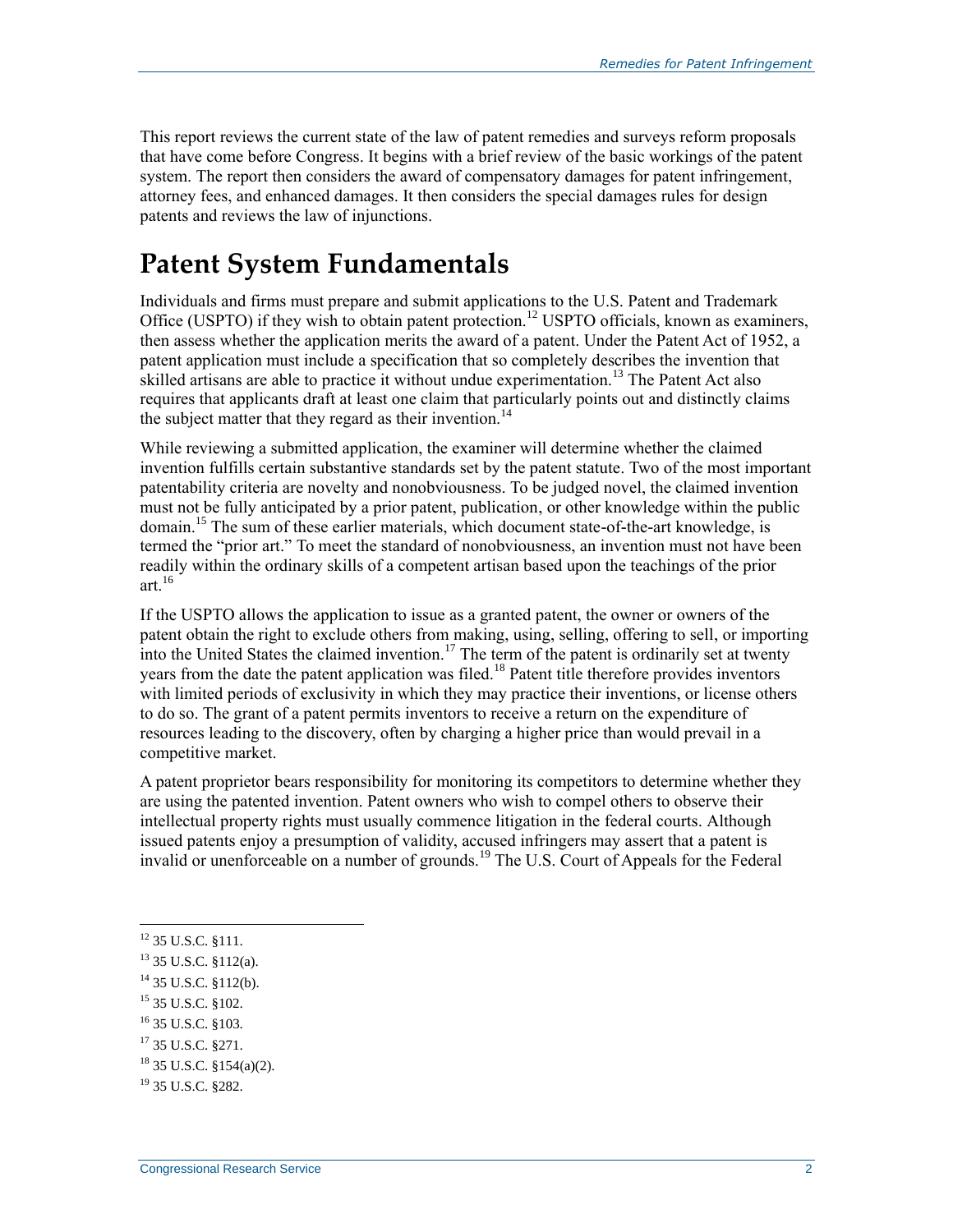Circuit (Federal Circuit) possesses national jurisdiction over most patent appeals.<sup>20</sup> The U.S. Supreme Court retains discretionary authority to review cases decided by the Federal Circuit.<sup>21</sup>

A court may subject adjudicated patent infringers to several remedies that are awarded to the victorious patent proprietor. These remedies include injunctions,<sup>22</sup> monetary damages,<sup>23</sup> and attorney fees.<sup>24</sup> The Patent Act also allows for damages to be increased up to three times for cases of willful infringement.<sup>25</sup> In contrast to copyrights<sup>26</sup> and trademarks,<sup>27</sup> criminal sanctions do not apply to patent infringement.

# **Damages**

### **General Principles**

The Patent Act succinctly provides for the award of damages "adequate to compensate for the infringement, but in no event less than a reasonable royalty for the use of the invention made by the infringer."<sup>28</sup> In practice, patent proprietors seek to obtain their lost profits as damages when they are able to provide appropriate evidence. Otherwise a reasonable royalty serves as the default measure of damages.

A patent proprietor may obtain damages based upon its lost profits if it can demonstrate that "but for" the infringement, it would have made the infringer's sales.<sup>29</sup> Such an analysis must be supported by "sound economic proof of the nature of the market and likely outcomes with infringement factored out of the economic picture."<sup>30</sup> For example, a patent proprietor may obtain lost profit damages if it can demonstrate that (1) the patented invention was in demand; (2) no acceptable noninfringing substitutes were available; (3) the patent proprietor possessed the manufacturing and marketing ability to exploit the demand; and (4) the amount of profit the patent proprietor would have made.<sup>3</sup>

If the patent proprietor cannot demonstrate entitlement to its lost profits, then it may claim damages in the form of a reasonable royalty. To determine this amount, courts typically use one of two approaches. The first, the so-called "analytical approach," provides the patent proprietor with a percentage of the infringer's profits.<sup>32</sup> The second, more common approach is based upon a hypothetical negotiation. Under this technique, the reasonable royalty is set to the rate a willing

- $21$  28 U.S.C. §1254(1).
- $^{22}$  35 U.S.C. 8283.

- <sup>23</sup> 35 U.S.C. §284.
- <sup>24</sup> 35 U.S.C. §285.
- <sup>25</sup> 35 U.S.C. §284.
- $^{26}$  17 U.S.C. 8506.

 $20$  28 U.S.C. §1295(a)(1).

<sup>27</sup> 18 U.S.C. §2320.

<sup>28</sup> 35 U.S.C. §284.

<sup>29</sup> *Akamai Techs. Inc. v. Limelight Networks, Inc.*, 805 F.3d 1368 (Fed. Cir. 2015).

<sup>30</sup> Ibid. (citations omitted).

<sup>31</sup> See *Mentor Graphics Corp. v. EVE-USA, Inc.,* 851 F.3d 1275 (Fed. Cir. 2017).

<sup>32</sup> See *Lucent Techs., Inc. v. Gateway, Inc.*, 580 F.3d 1301 (Fed. Cir. 2009).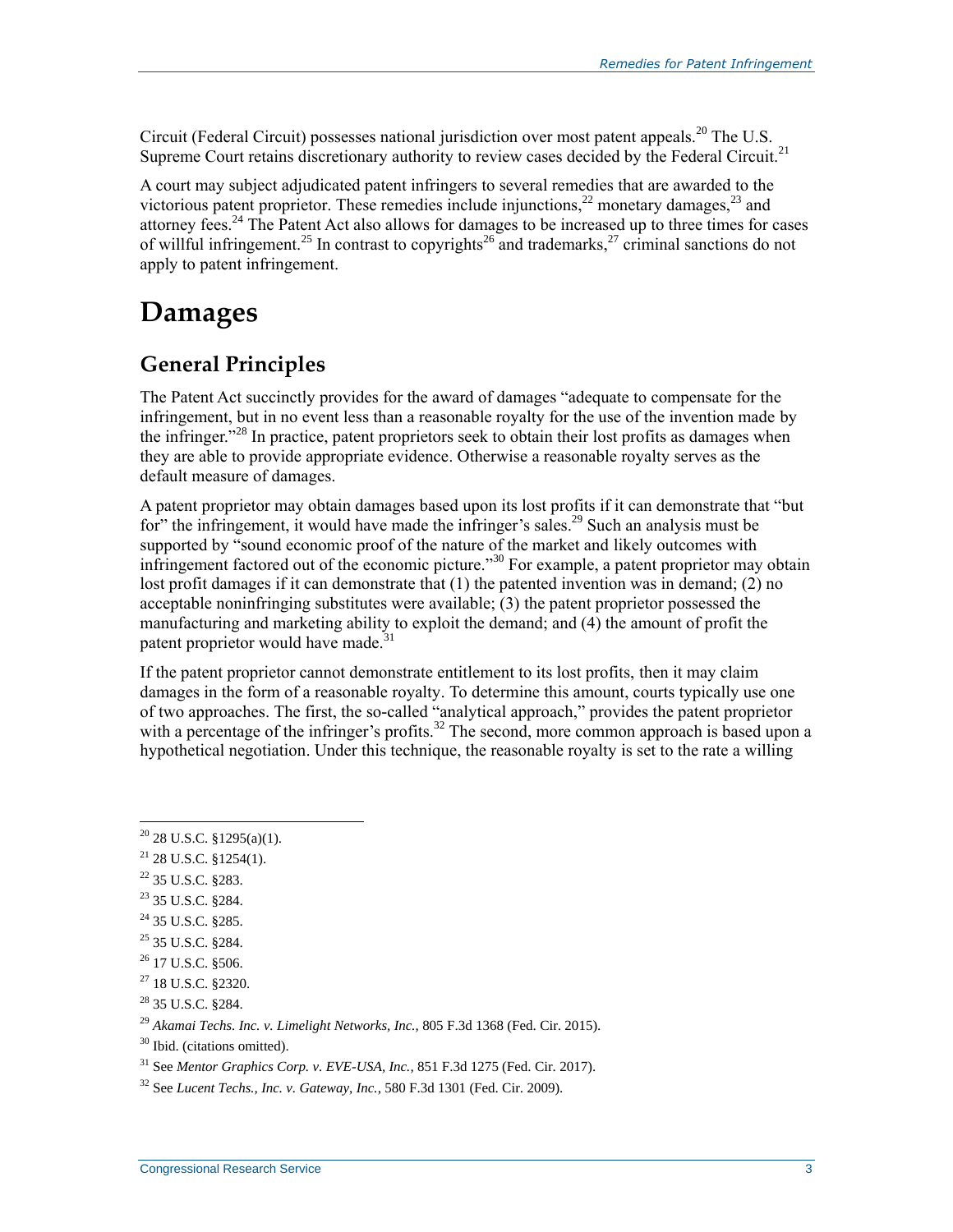patent proprietor and willing licensee would have decided upon had they negotiated the license on the date the infringement began.  $33$ 

Courts consider many factors when determining the outcome of the hypothetical negotiation. The often cited opinion in *Georgia-Pacific Corp. v. United States Plywood Corp.* provides a fifteenfactor list.<sup>34</sup> Actual royalty rates charged by the patent proprietor, or paid by the adjudicated infringer on comparable patents, will be considered if such evidence is available. Other factors include the advantages of the patented invention, the availability of noninfringing substitutes, the infringer's expected profits, the commercial relationship between the patent proprietor and the infringer, and industry licensing practices.

For many years, reasonable royalty determinations were guided by the so-called "25% Rule." Under this principle, 25% of the infringer's profits serve as the baseline determinant for reasonable royalty damages.<sup>35</sup> However, in its 2011 decision in *Uniloc USA, Inc. v. Microsoft Corp*., <sup>36</sup> the Federal Circuit rejected the 25% Rule. The Federal Circuit explained that the 25% Rule failed to tie a reasonable royalty base to the facts of the case at issue, even when used as a starting point. "Beginning from a fundamentally flawed premise and adjusting it based on legitimate considerations specific to the facts of the case nevertheless results in a fundamentally flawed conclusion," the Court of Appeals explained. $37$ 

The Patent Act limits recovery to six years prior to the filing of a complaint or counterclaim for patent infringement.<sup>38</sup> For example, suppose that an inventor obtained a patent on May 1, 2007. A competitor began infringing the patent on June 1, 2008, but the inventor did not bring a suit for patent infringement until July 1, 2017. Under these facts, the period for which the inventor may recover infringement damages commences on July 1, 2011. Note that courts will ordinarily award prejudgment interest on such awards in order to compensate the patent proprietor fully for harms suffered during that six-year period, however.<sup>39</sup>

The availability of damages may also be limited under the so-called "marking" statute. The Patent Act encourages patent proprietors and their licensees to affix the word "patent" or the abbreviation "pat.," along with the number of the patent, on patented articles or their packaging. $40$ Alternatively, the patent holder may provide an Internet address with a posting that associates the patented article with the number of the patent. If the patent proprietor does not mark its product, then damages are available only after the infringer was specifically notified of the infringement. Filing of an action for infringement qualifies as notice under the marking statute.<sup>41</sup>

Ordinarily, patent proprietors may only collect damages for patent infringement that takes place during the term of a patent—that is to say, after the USPTO issues the patent and prior to its

<sup>33</sup> See *Prism Techs. LLC v. Sprint Spectrum L.P.*, 849 F.3d 1360 (Fed. Cir. 2017).

<sup>34</sup> 318 F.Supp. 1116 (S.D.N.Y. 1970), *modified and aff'd*, 446 F.2d 295 (2d. Cir. 1970).

<sup>35</sup> Roy J. Epstein, "The '25% Rule' for Patent Infringement Damages After *Uniloc*," *Duke Law & Technology Review*, vol. 2012 (January 29, 2012), p. 1.

<sup>36</sup> 632 F.3d 1292 (Fed. Cir. 2011).

<sup>37</sup> Ibid. at 1317.

<sup>38</sup> 35 U.S.C. §286.

<sup>39</sup> See *Comcast IP Holdings I LLC v. Sprint Comms. Co.*, 850 F.3d 1302, 1315 (Fed. Cir. 2017) ("Prejudgment interest runs from the earliest date of infringement.... "). Its purpose is "to ensure that the patent owner is placed in as good a position as he would have been" absent the infringement. Ibid.

 $40$  35 U.S.C. §287(a).

<sup>41</sup> See generally *Power Integrations, Inc. v. Fairchild Semiconductor Int'l, Inc.*, 711 F.3d 1348 (Fed. Cir. 2013).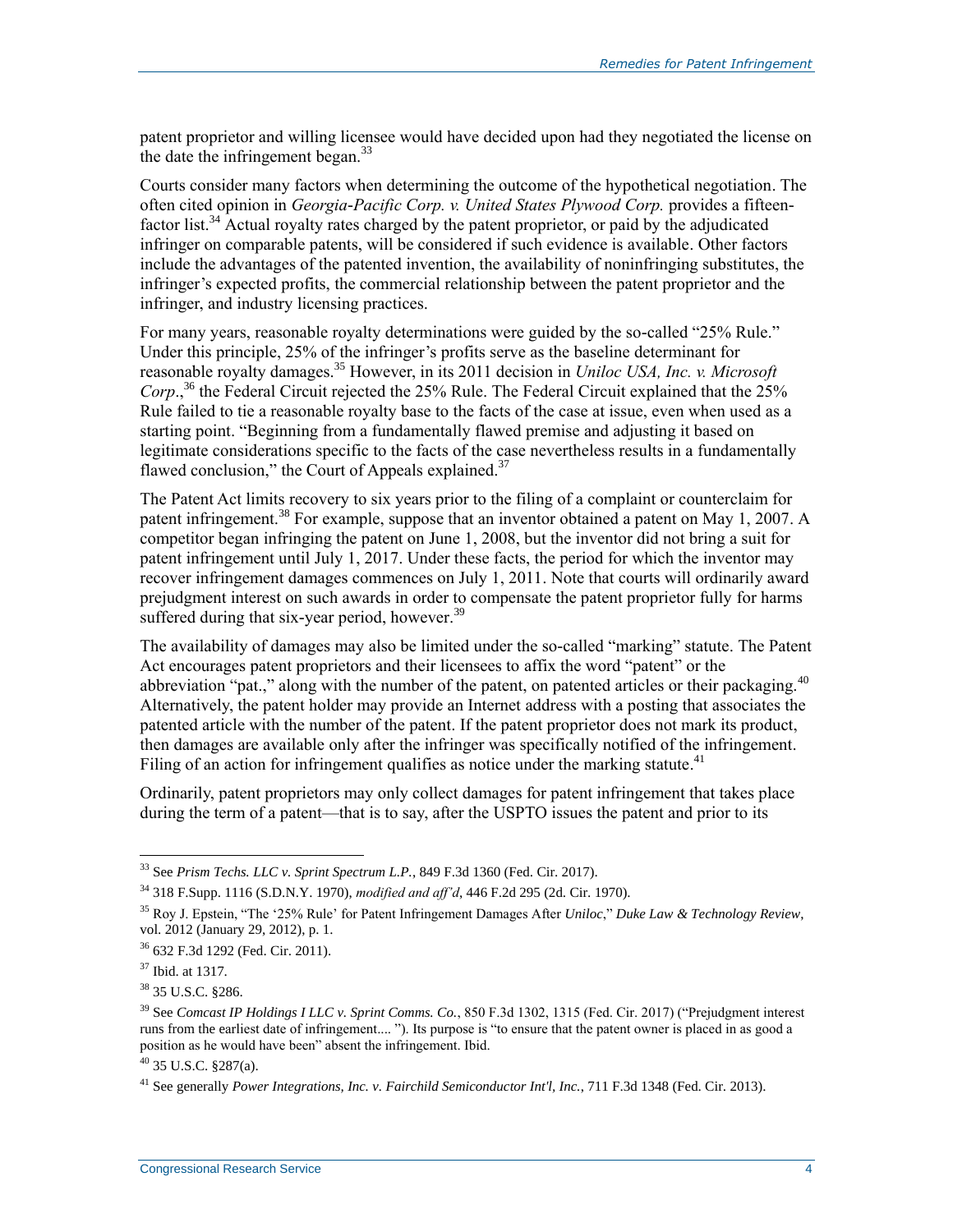expiration date.<sup>42</sup> The Patent Act provides one exception to this rule. Under current law, pending patent applications may be published "promptly after the expiration of a period of 18 months from the  $\ldots$  filing date.<sup>343</sup> If the infringer had "actual notice" of such a published application, then the patent proprietor may obtain a reasonable royalty between the date notice was provided and the date the patent issued. $44$ 

### **Debate over Patent Damages Awards**

Many observers have criticized patent damages awards as being uncertain and excessive, leading to social harms. For example, the *Georgia Pacific* factors—a list of fifteen factors to be considered within the context of a hypothetical negotiation—have been "widely criticized as ambiguous, unworkable, inherently contradictory, and circular."<sup>45</sup> Others have expressed concern that patent infringement—a strict liability offense that occurs whether or not the infringer knew of the patent prior to being sued—presumes that technology users are able to discover relevant patents in advance and either design around them or negotiate patent licenses. This account may not hold true today given the number and fragmented ownership of potentially relevant patents. As a result, such preclearance may be both infeasible as a practical matter and undesirable as a matter of economic policy.<sup>46</sup>

On the other hand, other stakeholders believe that the possibility of a significant damages award is needed to afford patents respect in the marketplace,  $^{47}$  particularly in an era where courts are more circumspect in granting injunctions than in previous years.<sup>48</sup> They also believe that limits on patent damages will reduce incentives to innovate and develop new products.<sup>49</sup> Others believe that judges and juries are not well-positioned to engage in more sophisticated damages determinations, such as assessing the incremental economic value of a patented invention over the prior art.<sup>50</sup>

### **Apportionment of Damages**

Marketplace realities often render the determination of an appropriate damages award a difficult proposition in patent litigation. In some cases, the product or process that is found to infringe may incorporate numerous additional elements beyond the patented invention. For example, the asserted patent may relate to a windshield wiper, while the accused product consists of the entire automobile. In such circumstances, a court may apply "the entire market value rule": if a party

<sup>42</sup> See *Rosebud LMS Inc. v. Adobe Sys. Inc.*, 812 F.3d 1070 (Fed. Cir. 2016).

<sup>43</sup> 35 U.S.C. §122(b).

 $44$  35 U.S.C. §154(d).

<sup>45</sup> Stuart Graham, Peter Menell, and Carl Shapiro, et al., *Final Report of the Berkeley Center for Law & Technology Patent Damages Workshop*, August 15, 2016, pp. 1-2, https://www.law.georgetown.edu/continuing-legal-education/ programs/academic-conferences/Patent-Law/upload/Berkeley-Patent-Damages-Final-Report-2016-08-15.pdf.

<sup>46</sup> William F. Lee and A. Douglas Melamed, "Breaking the Vicious Cycle of Patent Damages," *Cornell Law Review*, vol. 101 (January 2016), p. 385.

 $47$  See Kory D. Christensen, "Recent Developments in the Patent Reform Movement: Potential Benefits and Unintended Consequences," *Aspatore*, (2009), 2009 WL 535243.

<sup>&</sup>lt;sup>48</sup> See Graham et al., at 1.

<sup>49</sup> Don Tiller, "Devaluing Invention: The Push for Patent Reform," *Texas Wesleyan Law Review*, vol. 14 (2007), p. 119.

 $50$  Letter from The Honorable Paul R. Michel, Chief Judge, United States Court of Appeals for the Federal Circuit, to Senator Patrick Leahy, May 3, 2007.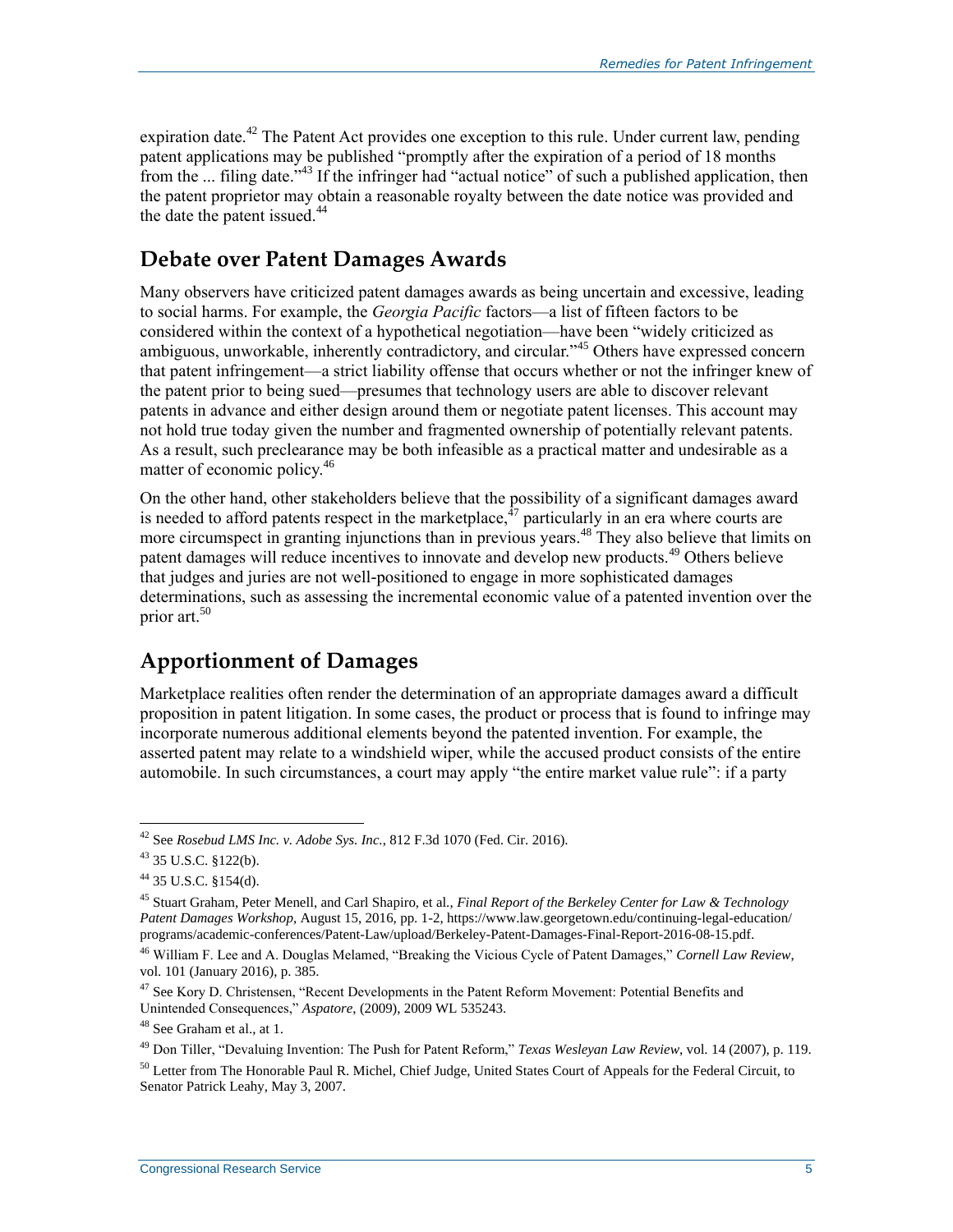can prove that the patented invention drives demand for the accused end product, it can rely on the end product's entire market value as the royalty base.<sup>51</sup>

On the other hand, if the court determines that the infringing sales were due to many factors beyond the use of the patented invention, the court may apply principles of "apportionment" to reach a just measure of damages for infringement. In such cases, the "smallest salable patentpracticing unit principle provides that, where a damages model apportions from a royalty base, the model should use the smallest salable patent-practicing unit as the base."<sup>52</sup>

Some observers believe that "application of the entire market value rule routinely overcompensates patentees and thereby exacerbates many problems inherent in the current system for awarding patent infringement damages."<sup>53</sup> They reason that the know-how, materials, and marketing efforts of the adjudicated infringer virtually always contribute some, and often substantial, value to the infringing product.<sup>54</sup> Other observers disagree, believing that the courts have reasonably applied the entire market value rule and apportionment principles. In their view, apportionment devalues patents and incentives to invest in research and development. <sup>55</sup> Further, they assert that to the extent problems existed a decade ago, courts have identified them and began to tighten application of the entire market value rule.<sup>56</sup>

Bills introduced in a previous Congress proposed statutory modifications to patent damages provisions. For example, in the  $111<sup>th</sup>$  Congress, the Patent Reform Act of 2009 [\(H.R. 1260\)](http://www.congress.gov/cgi-lis/bdquery/z?d111:H.R.1260:) would have required courts to conduct "an analysis to ensure that a reasonable royalty is applied only to the portion of the economic value of the infringing product or process properly attributable to the claimed invention's specific contribution over the prior art."<sup>57</sup> This legislation was not enacted.

### **Royalty Stacking**

 $\overline{a}$ 

"Royalty stacking" refers to circumstances where a single product, such as a smartphone or automobile, may infringe many patents. For example, one recent study determined that the numerous potential royalty demands on a smartphone could equal or exceed the cost of its components.<sup>58</sup> The manufacturer of such a product must add or "stack" each of the claims for royalties in order to sell it without risk of patent litigation.<sup>59</sup>

<sup>56</sup> See, e.g., Jaimeson Fedell, "A Step in the Right Direction: Patent Damages and the Elimination of the Entire Market Value Rule," *Minnesota Law Review*, vol. 98 (February 2014), p. 1143 (observing that courts have been increasingly skeptical of the entire market value rule).

 $57$  H.R. 1260, 111<sup>th</sup> Congress, §5(a).

<sup>51</sup> *Commonwealth Scientific and Indus. Research Org. v. Cisco Systems, Inc.*, 809 F.3d 1295, 1302 (Fed. Cir. 2015).  $52$  Ibid.

<sup>53</sup> Brian J. Love, "Patent Overcompensation and the Entire Market Value Rule," *Stanford Law Review*, vol. 60 (October 2007), p. 263.

<sup>54</sup> See Mark A. Lemley, "Distinguishing Lost Profits from Reasonable Royalties," *William and Mary Law Review*, vol. 51 (November 2009), p. 655.

<sup>55</sup> See Scott Shane, *The Likely Adverse Effects of an Apportionment-Centric System of Patent Damages*, Manufacturing Alliance on Patent Policy, January 14, 2009, https://www.ftc.gov/sites/default/files/documents/public\_comments/ public-hearings-concerning-evolving-intellectual-property-marketplace-540872-00014/540872-00014.pdf.

<sup>58</sup> Ann Armstrong, Joseph J. Mueller, and Timothy D. Syrett, *The Smartphone Royalty Stack: Surveying Royalty Demands for the Components Within Modern Smartphones*, Working Paper, https://www.wilmerhale.com/ uploadedFiles/Shared\_Content/Editorial/Publications/Documents/The-Smartphone-Royalty-Stack-Armstrong-Mueller-Syrett.pdf.

<sup>59</sup> Mark A. Lemley and Carl Shapiro, "Patent Holdup and Royalty Stacking," *Texas Law Review*, vol. 85 (June 2007), p. 1991.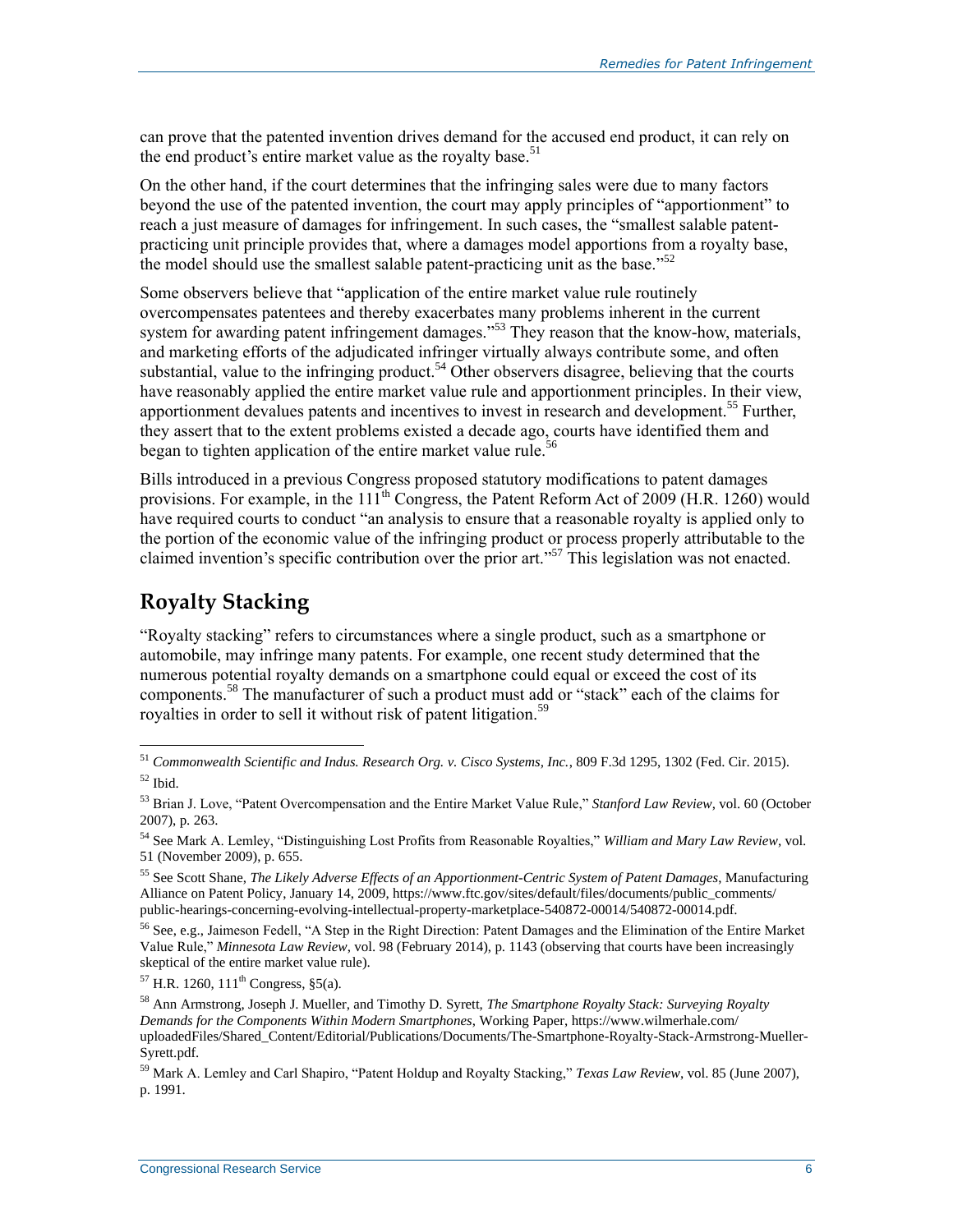Some district courts have ruled that, when determining a royalty rate for the infringement of a particular patent, they should also consider the royalty burden associated with other patents potentially covering the infringing product. Otherwise the damages award might overvalue the individual patent asserted in that litigation.<sup>60</sup> This inquiry appears to be a complex endeavor, as identifying and predicting patents that might be asserted against a particular product is an uncertain exercise. The Supreme Court and Federal Circuit have yet to address the issue of royalty stacking, however, and no legislation has been placed before Congress that would address the issue.

### **Attorney Fees**

#### **Current Law**

Patent cases traditionally followed the "American Rule" with respect to attorney fees. Each litigant ordinarily pays its own fees in the United States, win or lose, in contrast to the "English Rule" where the losing party must compensate the lawyers for the prevailing litigant.<sup>61</sup> Current law provides for a relatively limited exception to this principle. In patent cases, 35 U.S.C. §285 provides that the "court in exceptional cases may award reasonable attorney fees to the prevailing party." $62$ 

In its 2014 ruling in *Octane Fitness, LLC v. Icon Health & Fitness Inc.,* <sup>63</sup> the Supreme Court held that an "exceptional case" is "one that stands out from others with respect to the substantive strength of a party's litigating position (considering both the governing law and the facts of the case) or the unreasonable manner in which the case was litigated." The Court explained that relevant factors included the frivolousness of the litigant's assertions, its motivations, objective unreasonableness, and the need to compensate one litigant or deter another. $64$ 

The Court further explained that district courts should resolve Section 285 determinations by considering the "totality of the circumstances." Further, a prevailing party must demonstrate its entitlement to attorney fees by a "preponderance of the evidence." In a companion case decided the same day as *Octane Fitness*, *Highmark, Inc. v. Allcare Health Management System Inc.*, <sup>65</sup> the Supreme Court ruled that the Federal Circuit should review the district court's Section 285 determination under an abuse-of-discretion standard.

*Octane Fitness* and *Highmark* are widely viewed as overturning more restrictive standards previously employed by the Federal Circuit.<sup>66</sup> As a result, district courts possess greater discretion in deciding whether to award fees and appear to be shifting fees more frequently.<sup> $\bar{6}$ </sup> Some

<sup>60</sup> See, e.g., *In re Innovatio IP Ventures, LLC Patent Litigation*, 2013 WL 5593609 (N.D. Ill. 2013).

<sup>61</sup> Hannah Jiam, *"Fee-Shifting and Octane Fitness: An Empirical Approach Toward Understanding 'Exceptional,'" Berkeley Technology Law Journal*, vol. 30 (2015), p. 611.

<sup>62</sup> See CRS Legal Sidebar WSLG924, *Supreme Court Lowers Standard for When Attorney's Fees May Be Awarded in Patent Cases*, by Brian T. Yeh.

<sup>63</sup> 134 S.Ct. 1749 (2014).

<sup>&</sup>lt;sup>64</sup> Ibid. at 1756, n.6.

<sup>65</sup> 134 S.Ct. 1744 (2014).

<sup>66</sup> See, e.g., Darin Jones, "A Shifting Landscape for Shifting Fees: Attorney-Fee Awards in Patent Suits After *Octane* and *Highmark*," *Washington Law Review*, vol. 90 (2015), p. 505.

<sup>67</sup> See, e.g., W. Keith Robinson, "Awarding Attorney Fees and Deterring "Patent Trolls," *Lewis & Clark Law Review*, vol. 20 (2016), p. 281.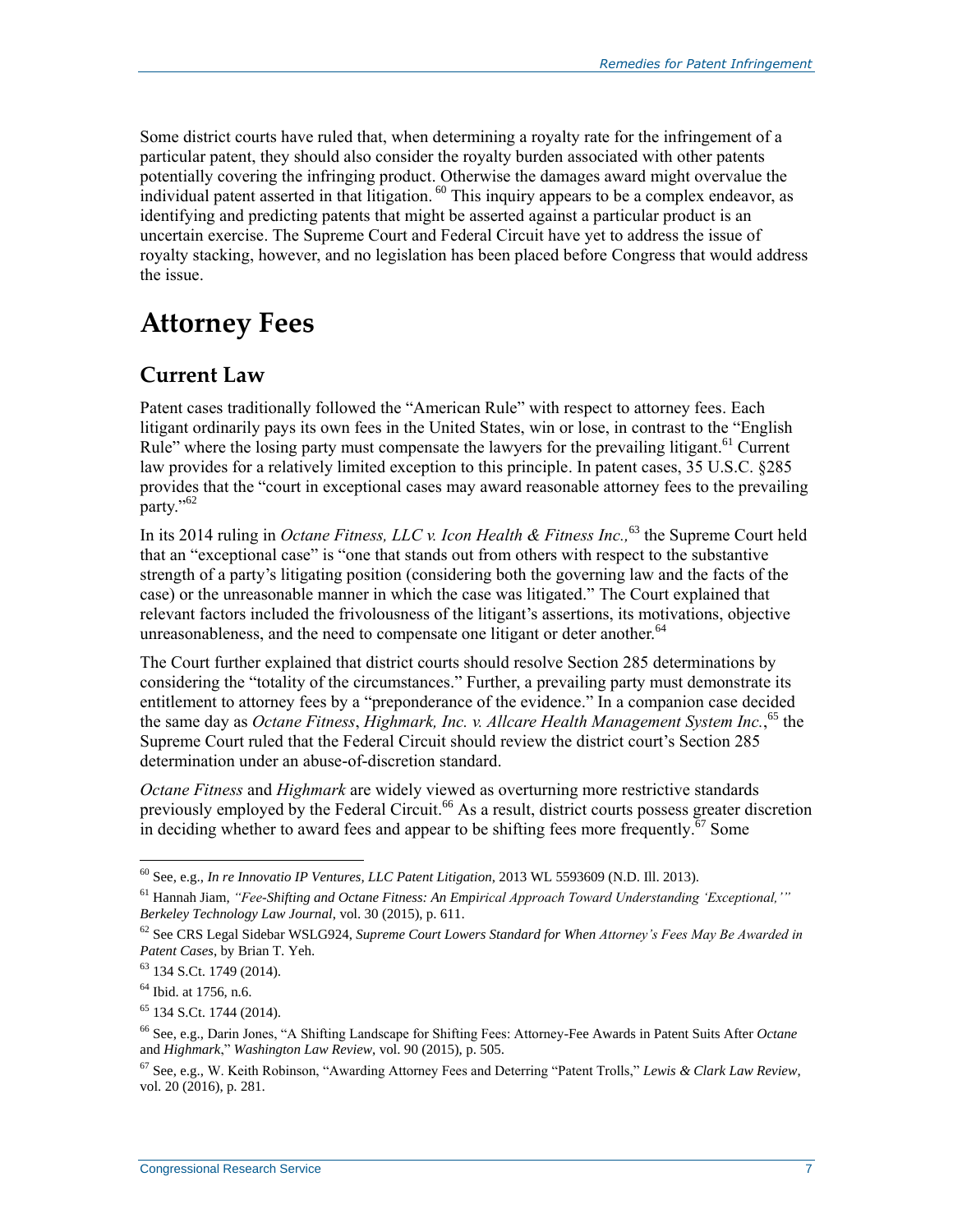commentators believe that these decisions may discourage a practice known as "patent trolling"—the purchase and enforcement of patents by "non-practicing" or "assertion entities" against businesses that use or sell the patented inventions.<sup>68</sup> They cite, for example, the decision in *Lumen View Technology, LLC v. Findthebest.com, Inc.*, where the court awarded attorney fees to the accused infringer due in part to the following reasoning:

The "deterrence" prong of the *Octane Fitness* test also weighs in favor of an exceptional case finding. The boilerplate nature of Lumen's complaint, the absence of any reasonable pre-suit investigation, and the number of substantially similar lawsuits filed within a short time frame, suggests that Lumen's instigation of baseless litigation is not isolated to this instance, but is instead part of a predatory strategy aimed at reaping financial advantage from the inability or unwillingness of defendants to engage in litigation against even frivolous patent lawsuits. The need "to advance considerations of ... deterrence" of this type of litigation behavior is evident.<sup>69</sup>

Commentators are quick to note, however, that fee shifting remains the exception, and not the default, following the *Octane Fitness* ruling.<sup>70</sup>

### **Proposed Legislation in the 114th Congress**

As of the publication of this report, no bill had been introduced in the  $115<sup>th</sup>$  Congress that concerned fee shifting in patent cases. However, several bills introduced, but not enacted, in the 114<sup>th</sup> Congress addressed this topic.<sup>71</sup> The Innovation Act, H.R. 9 in the 114<sup>th</sup> Congress, would have amended Section 285 to require a court to award attorney fees to a prevailing party in any patent case. The bill would have established two exceptions to this general rule: (1) where the position and conduct of the nonprevailing party were reasonably justified in law and fact; or (2) that special circumstances (such as severe economic hardship to a named inventor) make an award unjust. $72$ 

The Protecting American Talent and Entrepreneurship Act (PATENT) Act of 2015, [S. 1137](http://www.congress.gov/cgi-lis/bdquery/z?d114:S.1137:) in the 114th Congress, expressed the "sense of Congress that, in patent cases, reasonable attorney fees should be paid by a nonprevailing party whose litigation position or conduct is not objectively reasonable."<sup>73</sup> The PATENT Act would have also amended Section 285 to allow for fee-shifting. Under this legislation, if the court finds that the position or conduct of the non-prevailing party was not objectively reasonable, then the court shall award reasonable attorney fees to the prevailing party. Fees would not be shifted if special circumstances, such as undue economic hardship to a named inventor or an institution of higher education, would make an award unjust.

A key difference between the Innovation Act and the PATENT Act was the burden of proof. Under the Innovation Act, fees would be shifted unless the nonprevailing party could demonstrate that an exception existed. In contrast, under the PATENT Act the prevailing party carried the

<sup>68</sup> See Aria Soroudi, "Defeating Trolls: The Impact of Octane and Highmark on Patent Trolls," *Loyola of Los Angeles Entertainment Law Review*, vol. 35 (2015), p. 319. For a discussion of patent trolling, see CRS Report R42668, *An Overview of the "Patent Trolls" Debate*, by Brian T. Yeh.

<sup>69</sup> *Lumen View Technology, LLC v. Findthebest.com, Inc.*, 24 F.Supp.3d 329 (S.D.N.Y. 2014).

<sup>70</sup> Jared A. Smith and Nicholas R. Transier, "Trolling for an NPE Solution," *Hastings Science & Technology Law Journal*, vol. 7 (2015), p. 215.

<sup>71</sup> Portions of this report were adopted from CRS Report R43979, *Patent Litigation Reform Legislation in the 114th Congress*, by Brian T. Yeh.

 $72$  H.R. 9, 114<sup>th</sup> Congress, at §3(b)(1).

 $^{73}$  S. 1137, 114<sup>th</sup> Congress, at §7(a).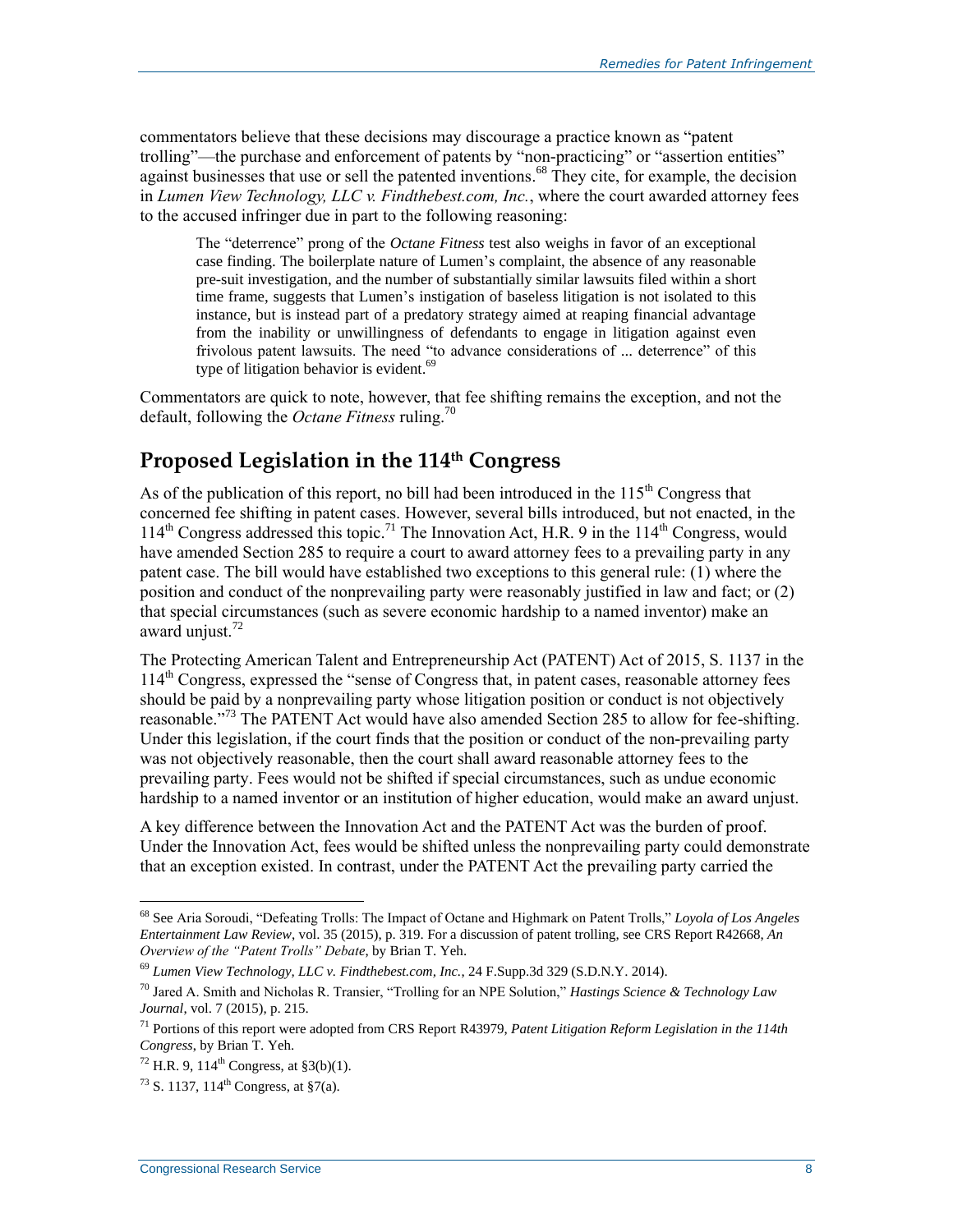burden of demonstrating that it was entitled to an award. In addition, unlike the Innovation Act, the PATENT Act would have exempted from the fee-shifting provision any lawsuit that included a cause of action for patent infringement under 35 U.S.C.  $\S 271(e)(2)$ .<sup>74</sup>

Both the Innovation Act and the PATENT Act would have also required interested parties to join the litigation if the nonprevailing party alleging infringement was unable to pay the fees awarded by a court.<sup>75</sup> These so-called "mandatory joinder" provisions responded to concerns that the entity asserting a patent might be a "shell company" owned by other enterprises with greater financial resources.<sup>7</sup>

Finally, the Support Technology and Research for Our Nation's Growth (STRONG) Patents Act of 2015, S. 632 in the  $114<sup>th</sup>$  Congress, did not include a fee-shifting provision. However, Section 101 of that bill asserted a congressional finding that the Supreme Court's *Octane Fitness* and *Highmark* rulings "significantly reduced the burden on an alleged infringer to recover attorney fees from the patent owner, and increased the incidence of fees shifted to the losing party."

Proponents of a less restrictive fee-shifting provision believe that "allowing more liberal shifting of attorney fees against losing parties would reduce the frequency of such nuisance settlements, and would allow more defendants to challenge patents that are invalid or that have been asserted beyond what their claims reasonably allow.<sup> $\frac{577}{7}$ </sup> On the other hand, those wary of fee-shifting provisions are concerned that they may benefit wealthy corporate parties to the disadvantage of individual inventors. They assert that "[a] 'loser pays' provision will deter patent holders from pursuing meritorious patent infringement claims and protects institutional defendants with enormous resources who can use the risk of fee-shifting to force inventors into accepting unfair settlements or dismissing their legitimate claims."<sup>78</sup>

# **Enhanced Damages**

Section 284 of the Patent Act currently provides that the court "may increase the damages up to three times the amount found or assessed."<sup>79</sup> In its 2016 decision in *Halo Electronics, Inc. v.*  Pulse Electronics, Inc.,<sup>80</sup> the Supreme Court clarified that awards of enhanced damages are "designed as a 'punitive' or 'vindictive' sanction for egregious infringement behavior."<sup>81</sup> Such a circumstance is commonly termed "willful infringement."<sup>82</sup>

In *Halo v*. *Pulse*, the Supreme Court emphasized that the award of enhanced damages lies within the discretion of the district judges in view of all of the circumstances. Although not subject to a

 $\overline{a}$ <sup>74</sup> 35 U.S.C. §271(e)(2) establishes a cause of action for infringement of patents covering, among other subject matter, pharmaceuticals and biologics in keeping with the Hatch-Waxman Act and the Biologics Price Competition and Innovation Act. See CRS Report R44643, *The Hatch-Waxman Act: A Primer*, by John R. Thomas; CRS Report R44173, *Follow-On Biologics: Intellectual Property Issues*, by John R. Thomas.

<sup>&</sup>lt;sup>75</sup> H.R. 9, 114<sup>th</sup> Cong., at §3(c); S. 1137, 114<sup>th</sup> Cong., at §7(b).

<sup>76</sup> See CRS Report R43979, *Patent Litigation Reform Legislation in the 114th Congress*, by Brian T. Yeh.

 $^{77}$  H.Rept. 113-279, at 12. This report accompanied H.R. 3309 in the 113<sup>th</sup> Congress, which was later passed by the House.

<sup>78</sup> Ibid. at 107 (quoting a letter from the American Association for Justice).

<sup>79</sup> See CRS Report R44622, *Patent Cases in the October 2015 Term of the U.S. Supreme Court: Halo Electronics v. Pulse Electronics and Cuozzo Speed Technologies v. Lee*, by Brian T. Yeh.

<sup>80</sup> 136 S.Ct. 1923 (2016).

<sup>81</sup> Ibid. at 1932.

<sup>82</sup> See *Alfred E. Mann Foundation v. Cochlear Corp.*, 841 F.3d 1334 (Fed. Cir. 2016).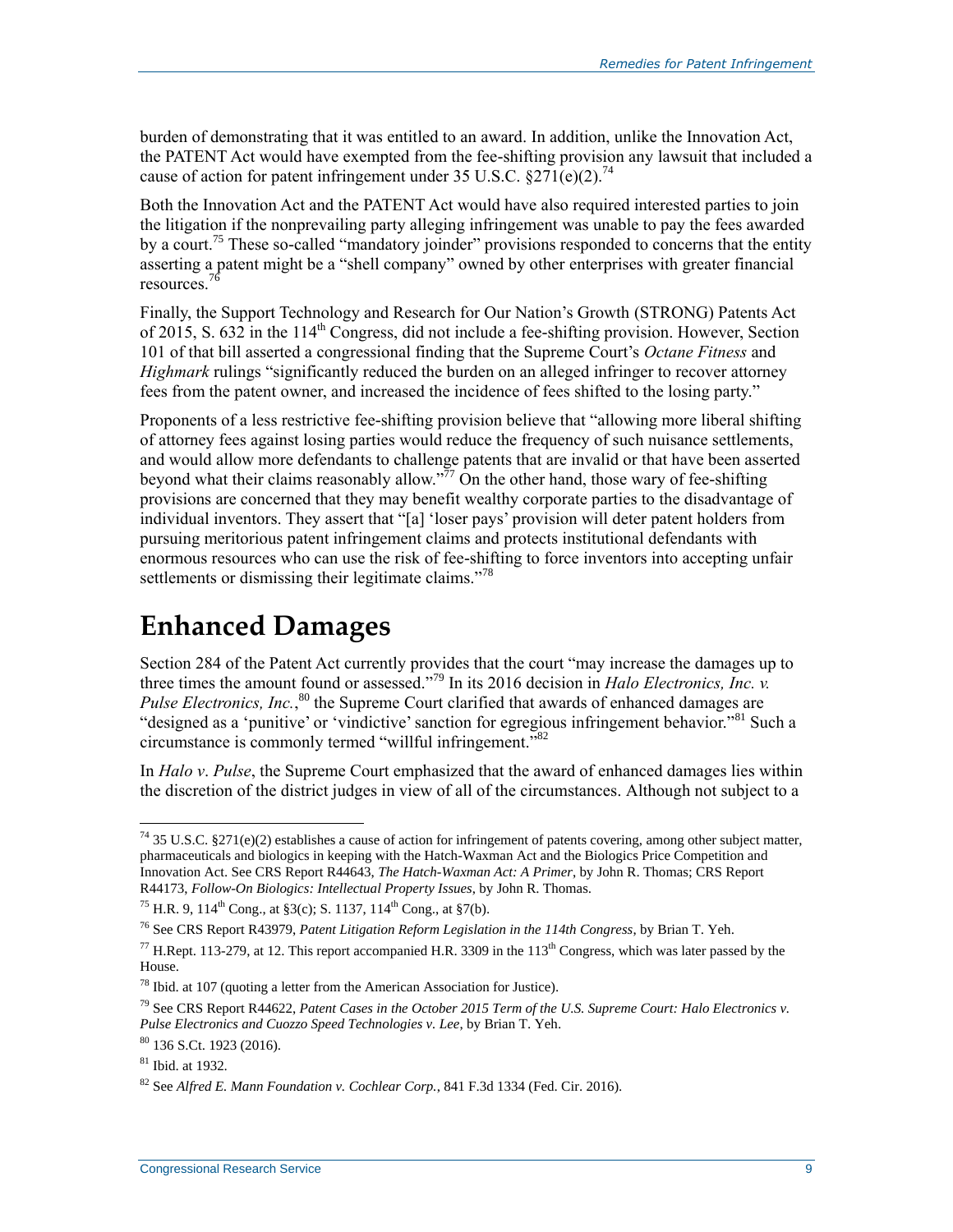"rigid formula," the award of enhanced damages may depend on such factors as whether the infringer intentionally copied the patent proprietor's product; whether the infringer acted in accordance with the standards of commerce for its industry; whether the infringer made a good faith effort to avoid infringing; whether there is a reasonable basis to believe that the infringers had a reasonable defense to infringement; and whether defendants tried to conceal their infringement.<sup>83</sup> The Supreme Court also clarified that the evidentiary threshold for an award of enhanced damages is the "preponderance of the evidence"<sup>84</sup> and that the Federal Circuit should review awards of enhanced damages under the "abuse of discretion" standard.<sup>85</sup> Commentators have widely viewed the *Halo v. Pulse* ruling as making awards of enhanced damages easier to  $o$ <sub>b</sub>tain<sup>86</sup>

Although bills directly addressing the topic of enhanced damages have not been placed before Congress in many years, these earlier proposals were more restrictive than the standards adopted in *Halo v. Pulse*. Indeed, in support of its ruling in *Halo v. Pulse*, the Supreme Court noted that Congress had considered bills calling for a higher standard of proof for willful infringement but had not enacted them.<sup>87</sup> For example, in the 111<sup>th</sup> Congress, the Patent Reform Act of 2009 (H.R. [1260\)](http://www.congress.gov/cgi-lis/bdquery/z?d111:H.R.1260:) would have authorized a court to find willful infringement only where the patent proprietor proved by clear and convincing evidence that (1) the infringer received specific written notice from the patentee and continued to infringe after a reasonable opportunity to investigate; (2) the infringer intentionally copied from the patentee with knowledge of the patent; or (3) the infringer continued to infringe after an adverse court ruling. In addition, under H.R. 1260, willful infringement could be found where the infringer possessed an informed, good faith belief that its conduct was not infringing.<sup>88</sup>

The Leahy-Smith America Invents Act (AIA), [P.L. 112-29,](http://www.congress.gov/cgi-lis/bdquery/R?d112:FLD002:@1(112+29)) incorporated a single provision relating to the law of willful infringement. Section 17 of the AIA incorporated 35 U.S.C. §298 into the Patent Act. That provision provides:

The failure of an infringer to obtain the advice of counsel with respect to any allegedly infringed patent, or the failure of the infringer to present such advice to the court or jury, may not be used to prove that the accused infringer willfully infringed the patent or that the infringer intended to induce infringement of the patent.

This provision was intended "to protect attorney-client privilege and to reduce pressure on accused infringers to obtain opinions of counsel for litigation purposes.<sup>889</sup> The AIA did not otherwise address the topic of willful infringement.

Patent law's willful infringement doctrine has proven controversial. Some observers believe that this doctrine ensures that patent rights will be respected in the marketplace.<sup>90</sup> Critics of the policy believe that the possibility of trebled damages discourages individuals from reviewing issued patents and challenging patents of dubious validity. Consequently some have argued that the

 $\overline{a}$ <sup>83</sup> See *Adrea, LLC v. Barnes & Noble, Inc.*, 2017 WL 44954 (S.D.N.Y. January 3, 2017).

<sup>84</sup> 136 S.Ct. at 1934.

 $85$  Ibid.

<sup>86</sup> See, e.g., Colleen V. Chien, "Contextualizing Patent Disclosure," *Vanderbilt Law Review*, vol. 69 (November 2016), p. 1849.

<sup>87</sup> 136 S.Ct. at 1935.

 $88$  H.R. 1260, 111<sup>th</sup> Cong, at §5(a).

<sup>89</sup> H.Rept. 112-98, at 53.

 $90$  Robert O. Bolan and William C. Rooklidge, "Imputing Knowledge to Determine Willful Patent Infringement," *AIPLA Quarterly Journal*, vol. 24 (1996), p. 157.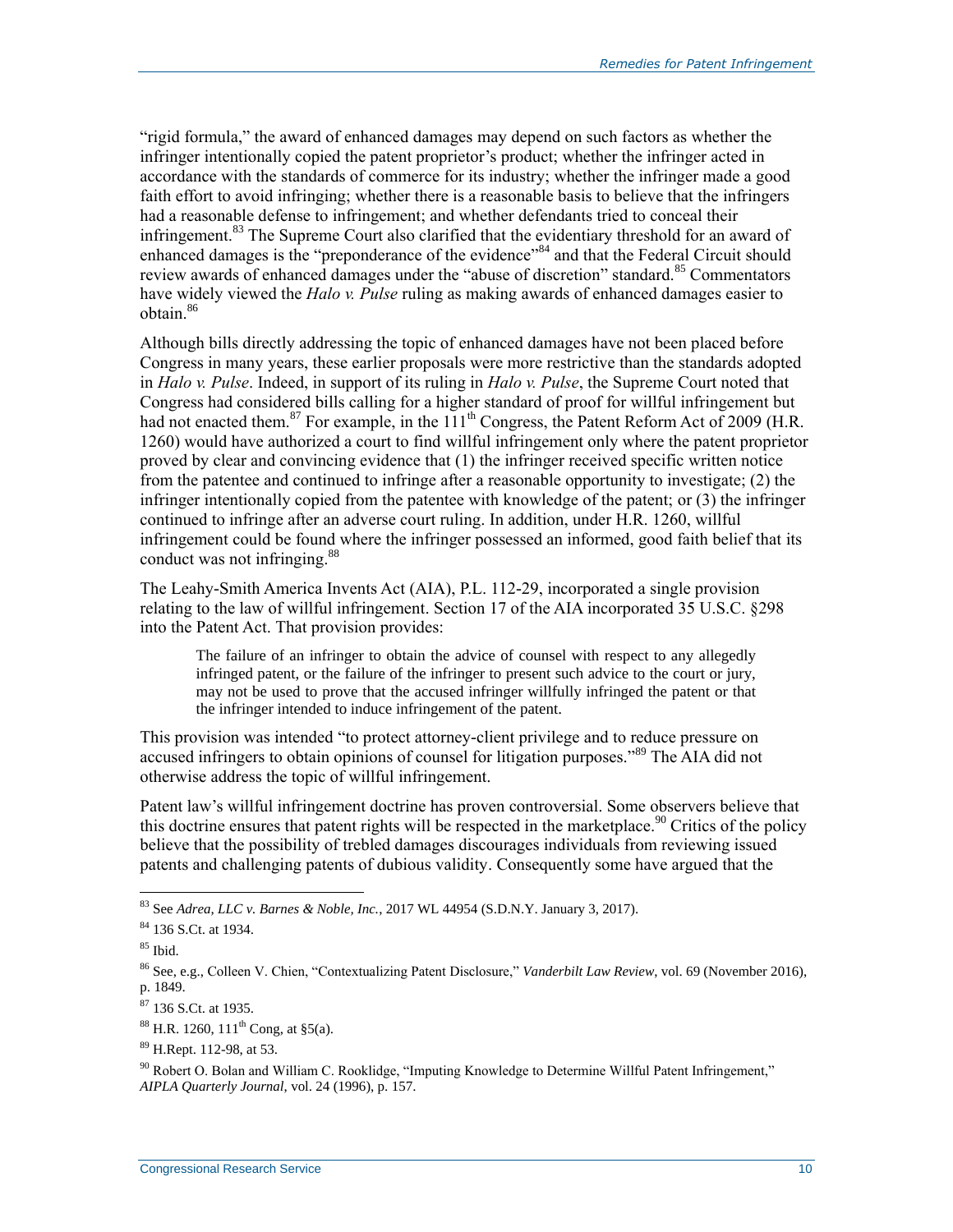patent system should shift to a "no-fault" regime of strictly compensatory damages, without regard to the state of mind of the adjudicated infringer.<sup>91</sup>

# **Design Patents**

In addition to granting so-called "utility patents" directed towards machines, manufactures, compositions of matter and processes,  $\frac{52}{2}$  the Patent Act of 1952 also allows for "design patents."  $93$ An inventor may obtain a design patent by filing an application with the USPTO directed towards a "new, original and ornamental design for an article of manufacture."<sup>94</sup> Most design patent applications consist primarily of drawings that depict the shape or surface decoration of a particular product. They may concern any number of products, including automobile parts, containers, electronics products, home appliances, jewelry, textile designs, and toys.

To obtain protection, the design must not have been obvious to a designer of ordinary skill of that type of product.<sup>95</sup> In addition, a design must be "primarily ornamental" to be awarded design patent protection.<sup>96</sup> If the design is instead dictated by the performance of the article, then it is judged to be functional and ineligible for design patent protection.<sup>97</sup>

Issued design patents confer the right to exclude others from the "unauthorized manufacture, use, or sale of the article embodying the patented design or any colorable imitation thereof."<sup>98</sup> The scope of protection of a design patent is provided by drawings within the design patent instrument. To establish infringement, the design patent proprietor must prove that "in the eye of an ordinary observer, giving such attention as a purchaser usually gives," the patented and accused designs "are substantially the same, if the resemblance is such as to deceive such an observer, inducing him to purchase one supposing it is the other."<sup>99</sup> The term of a design patent is 15 years from the date the USPTO issues the patent.<sup>100</sup>

Design patents are subject to a distinct statutory provision with respect to damages than other sorts of patents. 35 U.S.C. §289 provides that a person who manufactures or sells "any article or manufacture to which a [patented] design or colorable imitation has been applied shall be liable to the extent of his total profit, but not less than \$250." Section 289 goes on to state that "[n]othing in this section shall prevent, lessen, or impeach any other remedy which an owner of an infringed patent has under the provisions of this title, but he shall not twice recover the profit made from the infringement."

The effect of 35 U.S.C. §289 is to provide a design patent holder with two damages options. Like other sorts of patent proprietors, a design patent holder may obtain its own lost profits or

 $\overline{a}$ 

95 35 U.S.C. §103.

<sup>&</sup>lt;sup>91</sup> See Samuel Chase Means, "The Trouble with Treble Damages: Ditching Patent Law's Willful Infringement Doctrine and Enhanced Damages," *University of Illinois Law Review*, vol. 2013 (2013), p. 1999.

<sup>92 35</sup> U.S.C. §101.

<sup>93</sup> See CRS Report RL34559, *Intellectual Property in Industrial Designs: Issues in Innovation and Competition*, by John R. Thomas.

<sup>&</sup>lt;sup>94</sup> 35 U.S.C. §171.

<sup>96</sup> Andrew Beckerman-Rodau, "Design Patent Evolution: From Obscurity to Center Stage," *Santa Clara High Technology Law Journal*, vol. 32 (2015), p. 53.

<sup>97</sup> *Bonito Boats, Inc. v. Thunder Craft Boats, Inc.*, 489 U.S. 141 (1989).

<sup>98</sup> 35 U.S.C. §289.

<sup>99</sup> *Gorham Co. v. White*, 14 Wall. 511, 20 L.Ed. 731 (1872).

 $100$  35 U.S.C. 8173.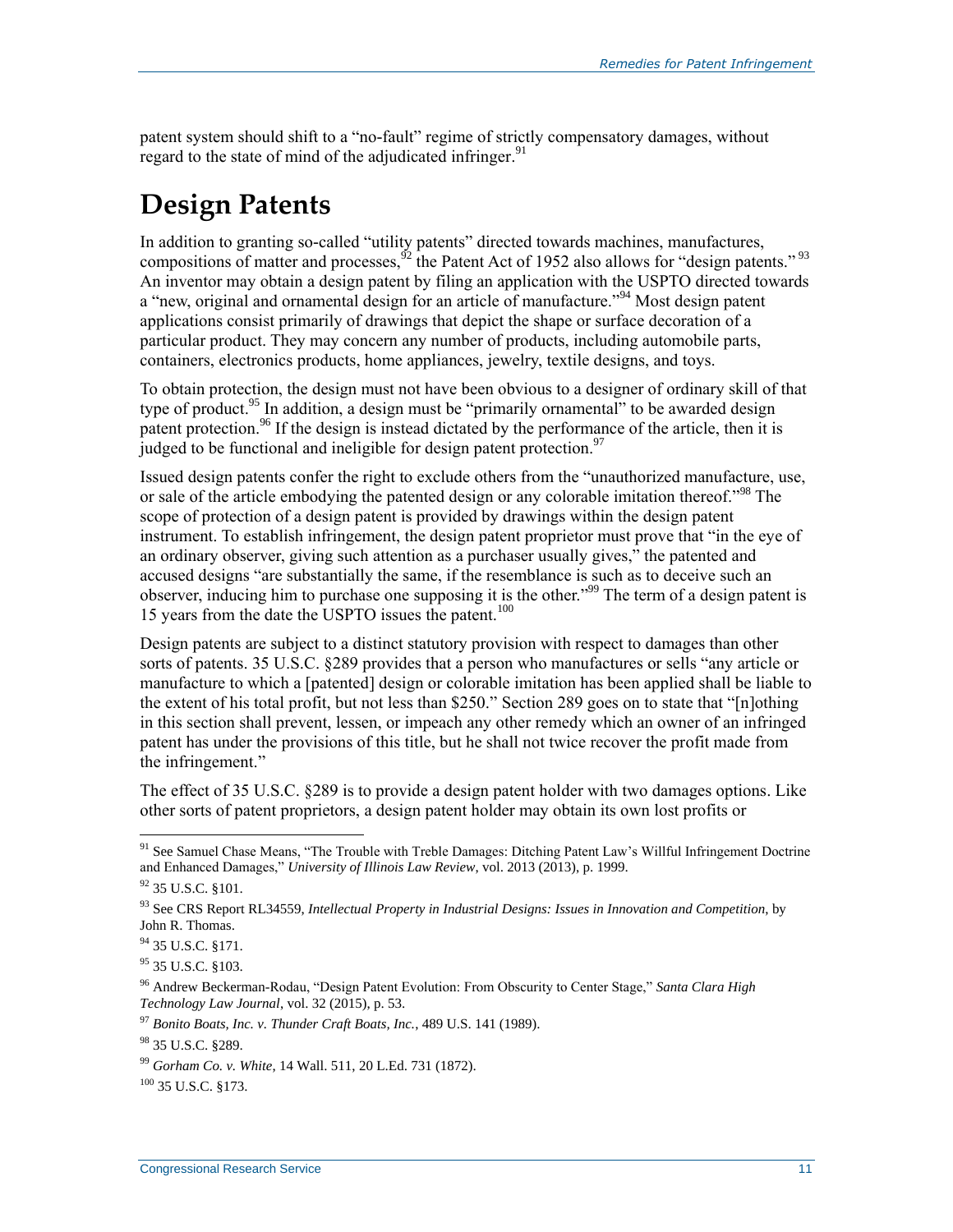reasonable royalties from the adjudicated infringer. Alternatively, the design patent holder may obtain the profits of the adjudicated infringer due to the infringement, so long as no double recovery occurs.

The 2016 Supreme Court decision in *Samsung Electronics Co. v. Apple Inc.*<sup>101</sup> is widely perceived as interpreting this provision in a narrow fashion.<sup>102</sup> In that case, Apple owned several design patents pertaining to its iPhone, including a patent claiming a black rectangular front face with rounded corners; another patent claiming a rectangular front face with rounded corners and a raised rim; and a third patent claiming a grid of 16 colorful icons on a black screen.<sup>103</sup> The lower courts held that Samsung had infringed the patents and was liable for the entire profit it made selling its infringing smartphones.<sup>104</sup>

The Supreme Court reversed and remanded the case for a new determination of damages. The Court began its analysis by concluding that arriving at a damages calculation under §289 involves two steps: (1) "identify the 'article of manufacture' to which the infringed design has been applied," and (2) "calculate the infringer's total profit made on that article of manufacture."<sup>105</sup> The Court then determined the scope of the phrase "article of manufacture" with respect to a multi-component product like an iPhone. Rejecting the view that the "article of manufacture" must always mean the end product sold to the consumer, the Court ultimately held that the term "article of manufacture," as used in §289, could encompasses both (1) a product sold to a consumer and (2) a component of that product, whether that component is sold separately or not. <sup>106</sup> The Supreme Court therefore required that the lower courts identify the relevant article of manufacture that Samsung infringed and adjust the damages total accordingly.

Reactions to the ruling in *Samsung v. Apple* have varied. Some commentators believe that the lower courts had allowed Apple to recover damages that were disproportionate to Samsung's infringement. They observe that smartphones incorporate many features that were unrelated to the design patents asserted by Apple.<sup>107</sup> Others assert the view that designs often sell the products with which they are associated. As a result, assessing the total profits due to the infringement is appropriate. They believe that the Supreme Court's ruling adversely affects the value of design patents and obligates the lower courts to reach difficult decisions when accused infringers assert that the patented "design for an article of manufacture" is in fact less than the entirety of the product they are selling.<sup>108</sup>

 $101$  137 S.Ct. 429 (2016).

<sup>&</sup>lt;sup>102</sup> See Sarah Burnick, "The Importance of the Design Patent to Modern Day Technology: The Supreme Court's Decision to Narrow the Damages Clause in Samsung v. Apple," *North Carolina Journal of Law & Technology Online Edition*, vol. 18 (April 2017), p. 283.

<sup>103</sup> 137 S.Ct. at 433.

<sup>104</sup> Ibid. at 434.

 $105$  Ibid.

<sup>106</sup> Ibid. at 435.

<sup>107</sup> See James M. Starling, Seth R. Ogden, and Ryan D. Levy, "Design Patent Damages Awards Under *Apple v. Samsung*," *Tennessee Bar Journal,* vol. 51 (September 2015), p. 20.

<sup>108</sup> Saidman DesignLaw Group, *The Supreme Court Uses a Dictionary to Gut Design Patents*, December 12, 2016, http://www.designlawgroup.com/2016/12/the-supreme-court-uses-a-dictionary-to-gut-design-patents/.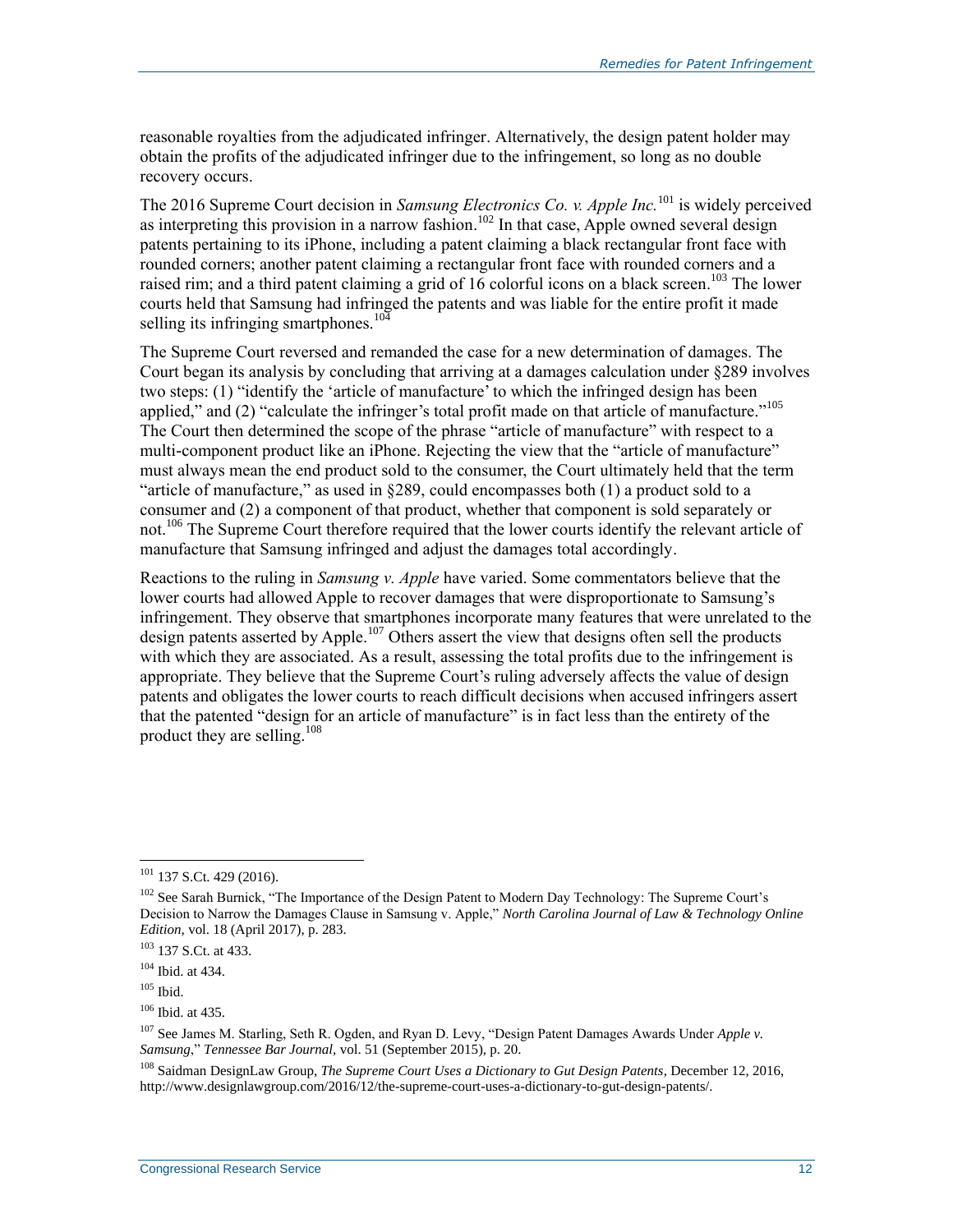# **Injunctions**

### **Current Law**

35 U.S.C. §283 provides that "[t]he several courts having jurisdiction of cases under this title may grant injunctions in accordance with the principles of equity to prevent the violation of any right secured by patent, on such terms as the court deems reasonable." Prior to the issuance of the Supreme Court decision in *eBay, Inc. v. MercExchange, L.L.C.*,<sup>109</sup> some commentators had expressed concerns that the Federal Circuit interpreted this provision as requiring courts to issue an injunction upon a finding of patent infringement absent exceptional circumstances. In their view, the threat of an injunction would encourage patent proprietors to demand royalty rates in excess of the economic contribution of the patented technology. In essence, accused infringers might have been pressured to pay a premium to "buy off" the injunction, or risk being sued and enjoined by a court, particularly in circumstances where the patented invention formed just one component of a larger, combination product.<sup>110</sup>

Such concerns may have motivated proposals to amend 35 U.S.C. §283. For example, the Patent Reform Act of 2005, H.R. 2795 in the 109<sup>th</sup> Congress, proposed to add the following language to that provision:

In determining equity, the court shall consider the fairness of the remedy in light of all the facts and the relevant interests of the parties associated with the invention. Unless the injunction is entered pursuant to a nonappealable judgment of infringement, a court shall stay the injunction pending an appeal upon an affirmative showing that the stay would not result in irreparable harm to the owner of the patent and that the balance of hardships from the stay does not favor the owner of the patent.<sup>111</sup>

However, shortly after this proposed reform was introduced, the Supreme Court issued the *eBay*  case. In that case the Court concluded that the Federal Circuit had inappropriately concluded that injunctions were strongly favored each time a patent was infringed. Instead, the lower courts were to consider the appropriateness of awarding of an injunction on a case-by-case basis. In particular, the patent proprietor must demonstrate that  $(1)$  it has suffered an irreparable injury;  $(2)$  remedies available at law, such as monetary damages, are inadequate to compensate for that injury; (3) considering the balance of hardships between the patent proprietor and adjudicated infringer, a remedy in equity is warranted; and (4) the public interest would not be disserved by a permanent injunction. $112$ 

The  $eBav$  decision is regarded as having a substantial impact on patent law remedies.<sup>113</sup> One empirical study concluded that since *eBay*, patent proprietors that practice the patented invention usually obtain permanent injunctions when they prevail. In contrast, courts generally deny injunctive relief to non-practicing entities and firms that do not compete with the adjudicated infringer in the marketplace.<sup>114</sup>

 $109$  547 U.S. 388 (2006).

<sup>110</sup> See, e.g., Lemley & Shapiro, supra.

 $111$  H.R. 2795,  $109$ <sup>th</sup> Cong., at §7.

<sup>112</sup> 547 U.S. at 391.

<sup>113</sup>See, e.g., James M. Fischer, "What Hath *eBay v. MercExchange* Wrought?," *Lewis & Clark Law Review*, vol. 14 (Summer 2010), p. 555.

<sup>114</sup> See Christopher B. Seaman, "Permanent Injunctions in Patent Litigation After *eBay*: An Empirical Study," *Iowa*  (continued...)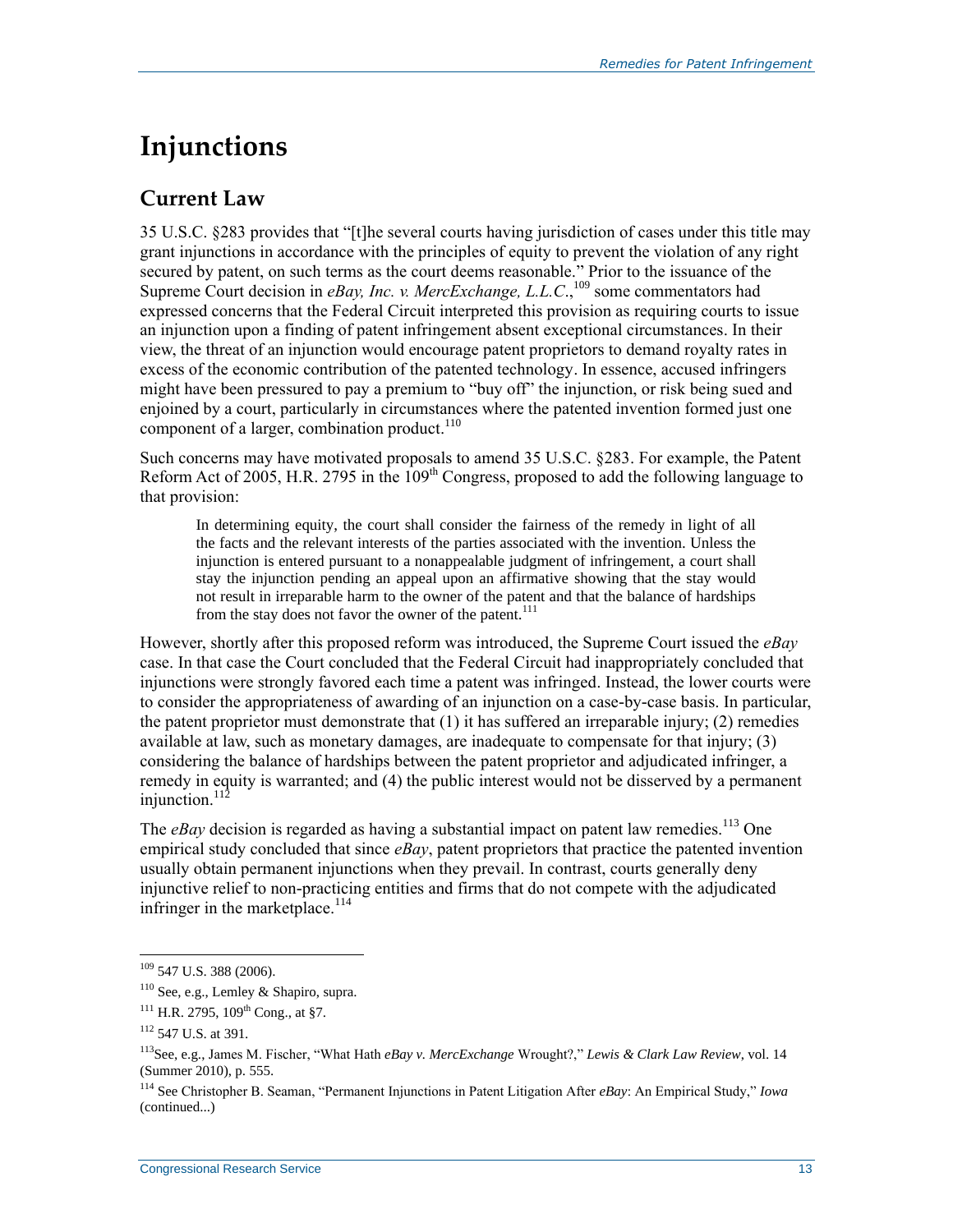Although the issuance of an injunction is subject to principles of equity in most patent cases, Congress has mandated that an injunction issue in certain circumstances. Notably, in patent infringement cases brought under the Drug Price Competition and Patent Term Restoration Act of 1984 (commonly referred to as the Hatch-Waxman Act), [P.L. 98-417,](http://www.congress.gov/cgi-lis/bdquery/R?d098:FLD002:@1(98+417)) and Biologics Price Competition and Innovation Act of 2009, P.L. 111-148, the relevant statute dictates that a court "shall" order an injunction in favor of the prevailing patent proprietor.<sup>115</sup> These cases ordinarily involve patented pharmaceuticals and biologics.

### **Proposed Legislation in the 115th Congress**

On June 21, 2017, Senators Coons, Cotton, Durbin, and Hirono introduced [S. 1390,](http://www.congress.gov/cgi-lis/bdquery/z?d115:S.1390:) the Support Technology and Research for Our Nation's Growth and Economic Resilience (STRONGER) Patents Act of 2017. Section 106 of the bill, titled "Restoration of patents as property rights," provides in principal part:

Upon a finding by a court of infringement of a patent not proven invalid or unenforceable, the court shall presume that—

(1) further infringement of the patent would cause irreparable injury; and

(2) remedies available at law are inadequate to compensate for that injury.

This proposal would therefore establish a presumption that two of the four *eBay* factors support the grant of an injunction in cases of patent infringement. Under current law, the patentee must demonstrate that the four *eBay* factors support the award of an injunction against an adjudicated infringer. The STRONGER Patents Act would instead place the burden of proof upon the adjudicated infringer to demonstrate that (1) future infringement would not cause an irreparable injury and (2) legal remedies, such as monetary damages, would compensate for future infringement.

# **Concluding Observations**

Considerable discussion of the appropriateness of patent infringement remedies occurred in connection with the reform legislation that resulted in the America Invents Act. As ultimately enacted, however, the AIA addressed only the law of willful infringement. Since the enactment of the AIA, the Supreme Court and the Federal Circuit have issued a number of additional opinions addressing this topic. Stakeholders have nonetheless expressed concerns about the fairness, predictability, and accuracy of remedies for patent infringement; although some observers believe that the level of judicial compensation to patent proprietors is appropriate. Given the significance of remedies in rewarding invention, promoting competition, encouraging patent acquisition and enforcement, and contributing to an efficient innovation environment, congressional interest in this topic appears unlikely to diminish in coming years.

<sup>(...</sup>continued)

*Law Review*, vol. 101 (2016), p. 1949.  $115$  35 U.S.C. §271(e)(4).